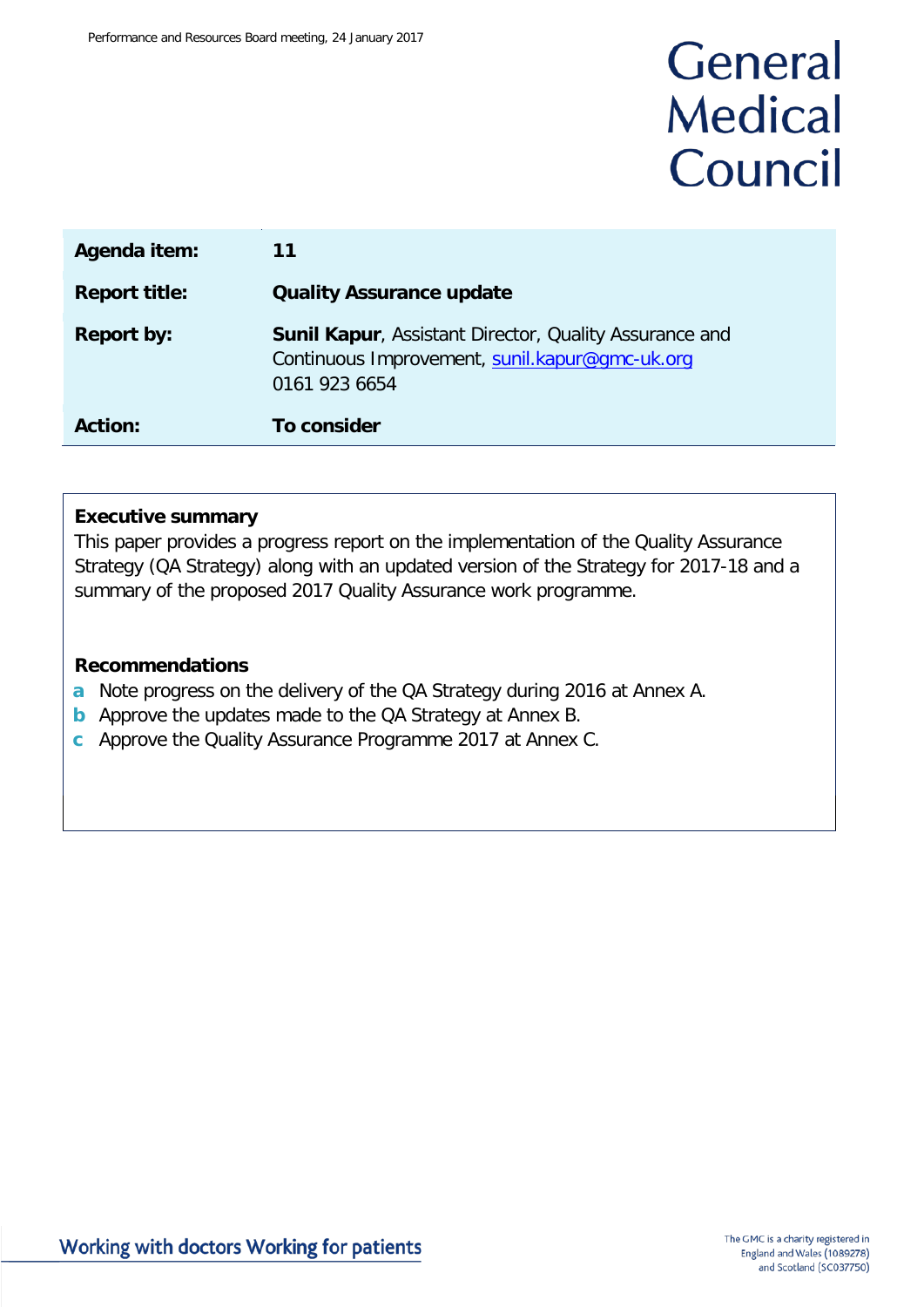#### **Quality Assurance Strategy**

- **1** The Quality Assurance (QA) Strategy was approved by the Performance and Resources Board (PRB) in September 2015. The Strategy sets out a consistent and effective approach to quality management and assurance across the organisation.
- **2** The Strategy provides two levels of assurance; a local 1<sup>st</sup> line of defence at directorate level and a corporate  $2<sup>nd</sup>$  line of defence through QA programme reviews of high risk and cross cutting operational processes. Both levels of assurance are delivered through the work of central Quality Assurance and Continuous Improvement (QA & CI) team. Please see the QA Strategy for further information on the three lines of defence.

#### **Progress report**

- **3** The report at Annex A provides an update on the delivery of the Strategy during 2016, including:
	- **a** a summary of findings from the quality control audits and thematic reviews
	- High level findings from the Directorate Quality Assurance Planning (DQAP) workshops undertaken to date. At these sessions are we work with staff to review and develop local quality controls and assurances.

#### **Updating the QA Strategy**

- **4** The Strategy has been in place for just over a year and during this time the QA & CI team have evaluated and developed the approach. A refreshed version of the Strategy is at Annex B. The changes are minor, but help to ensure that our work retains a corporate focus and incorporates information on our current governance and reporting arrangements. The changes are summarised below.
	- The responsibility of progressing audit recommendations currently rests with the process owner; who can implement the intended change or accept the risk of not taking any action. Quality control audit reports are presented to the relevant process owner(s) and where requested, a copy of the report is forwarded to a directorate contact so that a summary of findings can be included in local directorate performance reports/meetings. However, it is important that as an organisation we track if intended results have been achieved and identify emerging trends. To support this, the QA & CI team will start to track the implementation of quality control audit recommendations on a quarterly basis, contacting process owners for updates. Audit dashboards are being developed and the team will report any emerging high level corporate themes to the Director, Resources and Quality Assurance with exception reports being reported to PRB.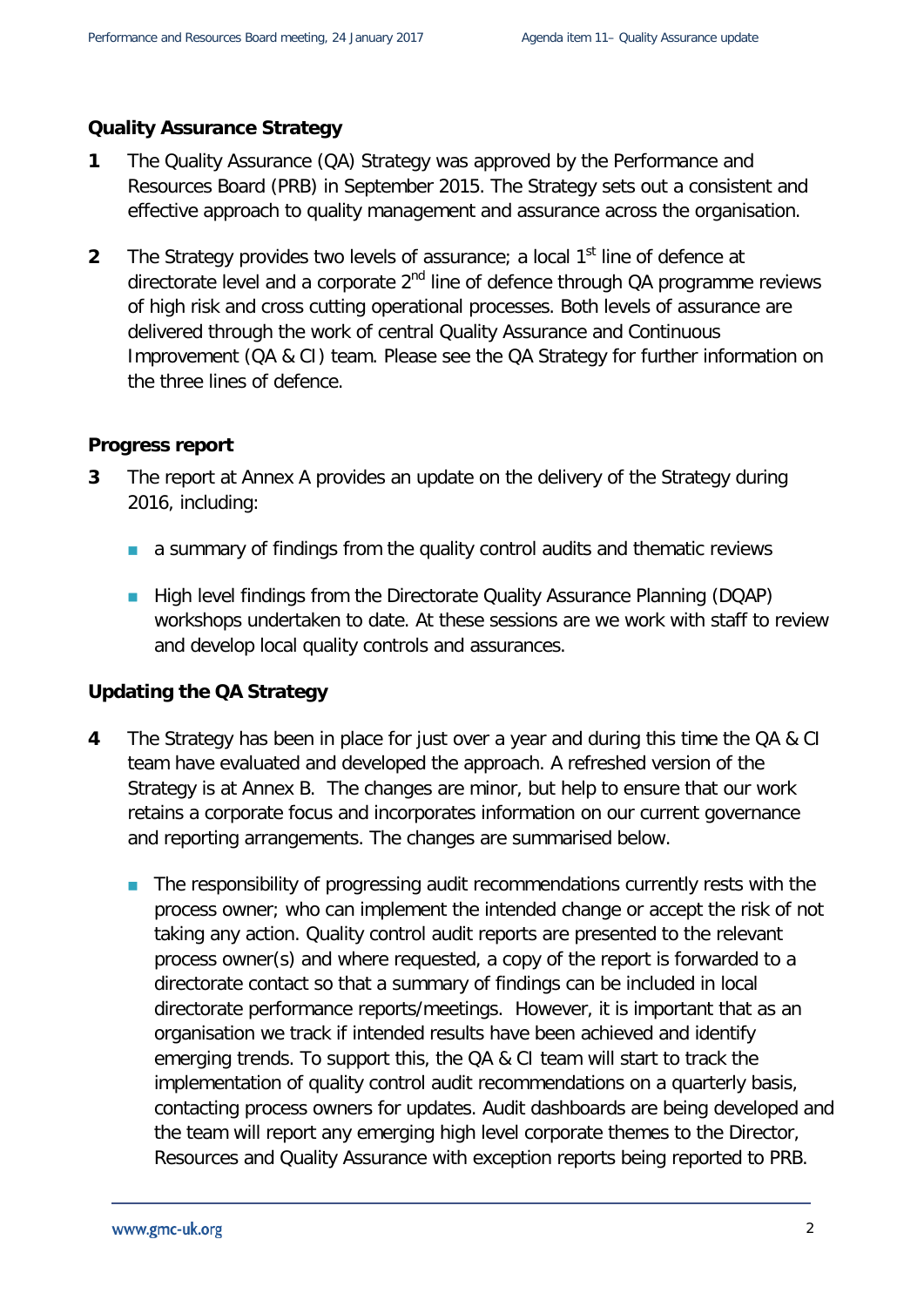In addition to sharing the results from the audits, the findings from our Directorate Quality Assurance Planning (DQAP) work along with action plans will continue to be presented to Assistant Directors; who will be responsible for implementing local monitoring and reporting arrangements. In the original QA Strategy this process wasn't explicit and is now viewed as best practice. As previously mentioned, the QA & CI team will track the audit recommendations, but will not track the progress of DQAP actions. DQAP is about a team developing their approach to quality assurance and therefore the QA & CI team will add the greatest value by providing advice and support to teams in their implementation and development of monitoring arrangements.

#### **2017 Quality Assurance work programme**

- **5** Annex C contains the proposed Quality Assurance work programme for 2017. The 2017 programme follows the same approach as used in 2016, identifying our quality control audits, and considers operational processes and decisions which:
	- may be subject to future review by the Professional Standards Authority (PSA)
	- **have been recommended for review by Internal Audit**
	- **Have been requested for review by a Director, Assistant Director or Head of** Section.
- **6** The QA & CI team continue to work closely with the Assistant Director of Audit and Risk Assurance and the Corporate Business Planning team to ensure that operational QA activities complement the work of the Internal Audit team and the risk management framework.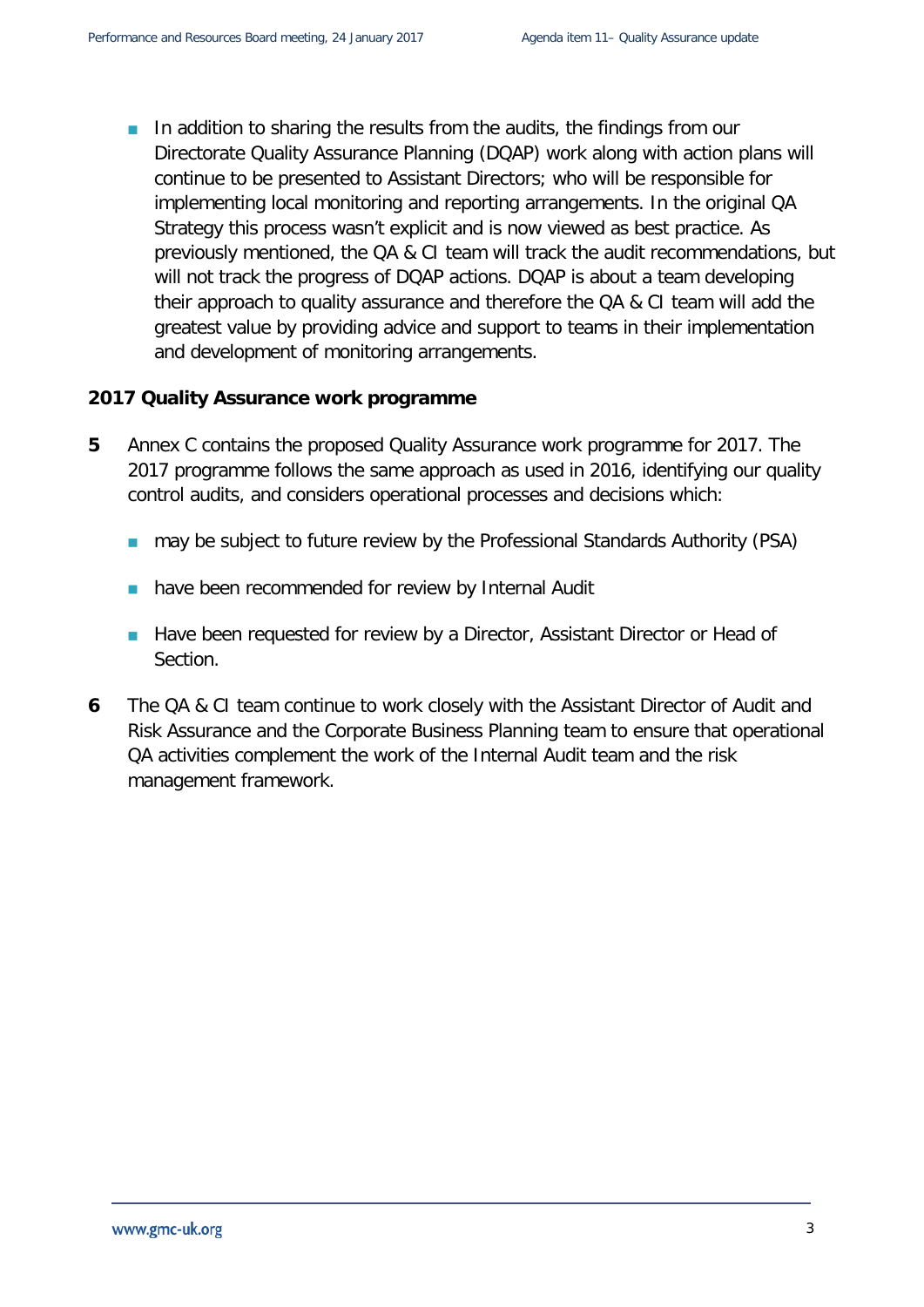# General **Medical** Council

**11 – Quality Assurance update**

## **11 - Annex A**

## **QA activity undertaken during 2016**

- **1** Annex A summarises the work that has been undertaken by the Quality Assurance and Continuous Improvement team during 2016 to support the delivery of the QA Strategy. The first section of this annex shows the support provided by the Quality Assurance and Continuous Improvement team to different directorates during 2016 along with a high level summary of findings from our audit and directorate quality assurance planning (DQAP) work.
- **2** The second section of this annex summaries the themes and issues emerging from the 2016 DQAP work.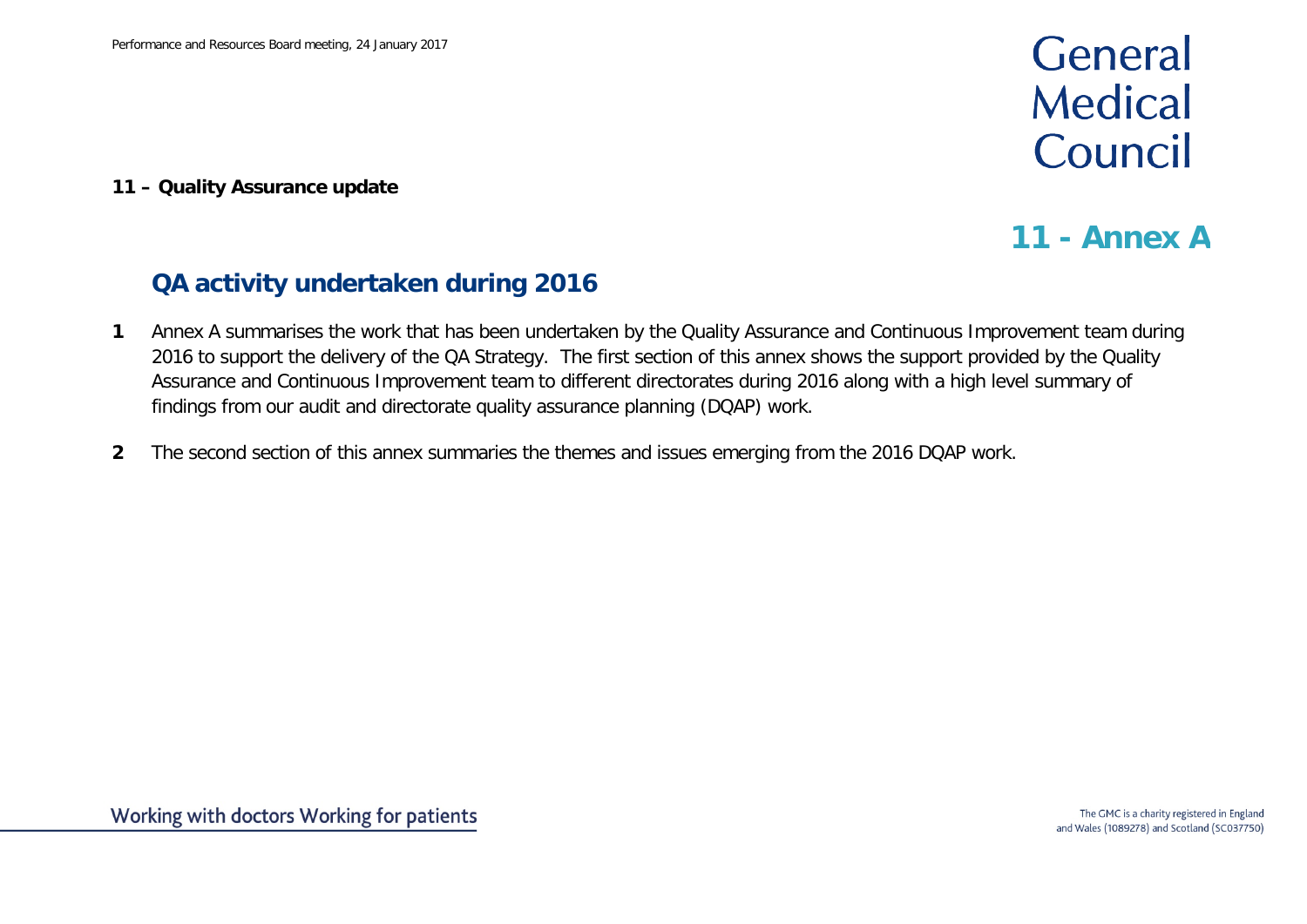## **Section One. Quality Assurance work undertaken during 2016**

|                                                                 | <b>Fitness to Practice</b>                                                                                                                                                                                                                                                                                                                                               |                                                                                                                                                                                                                                                                                                                                                                            |
|-----------------------------------------------------------------|--------------------------------------------------------------------------------------------------------------------------------------------------------------------------------------------------------------------------------------------------------------------------------------------------------------------------------------------------------------------------|----------------------------------------------------------------------------------------------------------------------------------------------------------------------------------------------------------------------------------------------------------------------------------------------------------------------------------------------------------------------------|
| <b>Activity</b>                                                 |                                                                                                                                                                                                                                                                                                                                                                          | <b>Outcome</b>                                                                                                                                                                                                                                                                                                                                                             |
| <b>Quality Control</b><br>Audits and<br>reviews $(2^{nd}$ line) | Eleven different audits were undertaken across a range of FTP processes.<br>These are:<br>AR Adverse Info<br>Rule 8 (Case Examiner) Decision<br>П<br>CE Rule 28 MPT Cancellation<br><b>In</b><br>Case Review CE Decision<br><b>CRT</b> Adverse Information<br><b>IM IOT Decision</b><br><b>IOT Decision (Case Examiner)</b><br>Notify Employer<br>Safeguarding<br>Triage | The results show an excellent<br>standard of decision making with<br>99.5% of decisions being complaint<br>with guidance and policy. In relation<br>to compliance with case management<br>procedures 89% cases were<br>complaint.<br>The main area of non-compliance<br>across all audits related to the<br>recording and documenting of the<br>decision makers rationale. |
|                                                                 |                                                                                                                                                                                                                                                                                                                                                                          |                                                                                                                                                                                                                                                                                                                                                                            |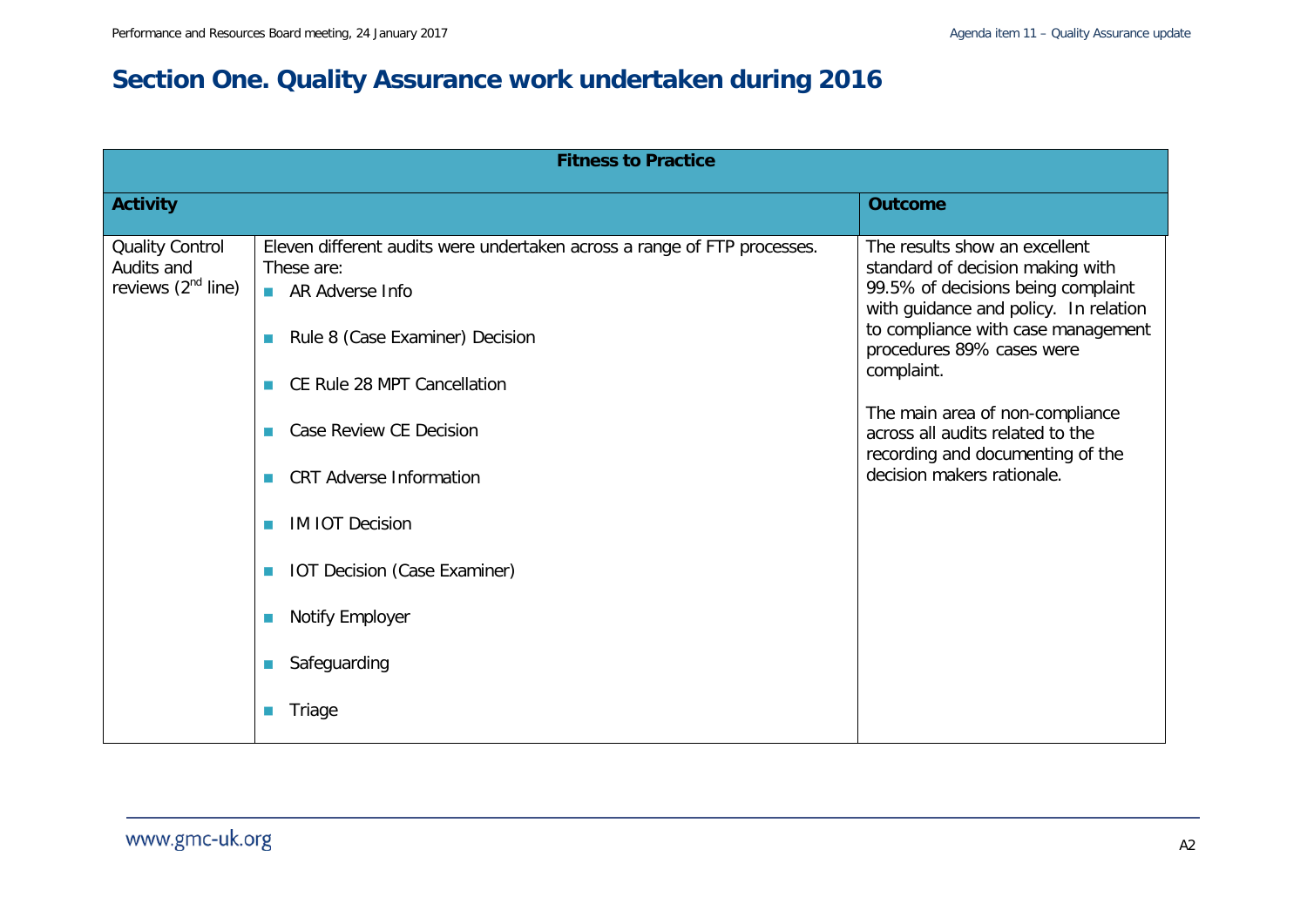|                                       | <b>VE Decision</b>                                                                                                                                                                                                                                                      |                                                                                                                      |
|---------------------------------------|-------------------------------------------------------------------------------------------------------------------------------------------------------------------------------------------------------------------------------------------------------------------------|----------------------------------------------------------------------------------------------------------------------|
|                                       | Each audit looks to ensure that the decision or case management has been<br>completed and is compliant with published guidance or operating procedures.<br>Each audit is conducted twice a year. The team have reviewed a total of<br>1183 cases/decisions during 2016. |                                                                                                                      |
| DQAP $(1st$ line)                     | The team facilitated workshops with                                                                                                                                                                                                                                     | Actions have been shared with the                                                                                    |
|                                       | Case Review,                                                                                                                                                                                                                                                            | Head of Section and the Business<br>Transformation Team with a view to                                               |
|                                       | Health,<br>$\Box$                                                                                                                                                                                                                                                       | incorporating key issues into their<br>change work programme. The QA<br>team has met with the Business               |
|                                       | Performance Assessment                                                                                                                                                                                                                                                  | Transformation team and during 2017                                                                                  |
|                                       | <b>AATT</b> teams<br><b>Ta</b>                                                                                                                                                                                                                                          | will continue to provide support to the<br>newly appointed Senior Investigation<br>Officers in implementing actions. |
|                                       | The purpose of which was to review local quality controls and assurances                                                                                                                                                                                                |                                                                                                                      |
|                                       | across operational processes. Staff from each team identified a number of<br>actions. Plans to progress these have been put in place.                                                                                                                                   |                                                                                                                      |
| Peer review (1 <sup>st</sup><br>line) | The team has provided support on revisions to the peer review criteria,<br>sampling and reporting functions across a range of FTP processes (RIT, NIT,                                                                                                                  |                                                                                                                      |
|                                       | IHLT and ELS). In addition work is ongoing to implement peer review in                                                                                                                                                                                                  |                                                                                                                      |
|                                       | Triage. The team will continue to support the peer review process in Fitness<br>to Practise during 2017.                                                                                                                                                                |                                                                                                                      |
|                                       | <b>Registration and Revalidation Directorate</b>                                                                                                                                                                                                                        |                                                                                                                      |
|                                       |                                                                                                                                                                                                                                                                         |                                                                                                                      |
| <b>Quality Control</b><br>audits and  | Four audits have been undertaken:                                                                                                                                                                                                                                       | The audit findings show that decisions<br>to grant or refuse registration, reject                                    |
|                                       | Registration AR decisions. The audit included a broad range of                                                                                                                                                                                                          | specialist applications and revalidation                                                                             |
|                                       | applications from doctors who had qualified both inside and outside of the                                                                                                                                                                                              |                                                                                                                      |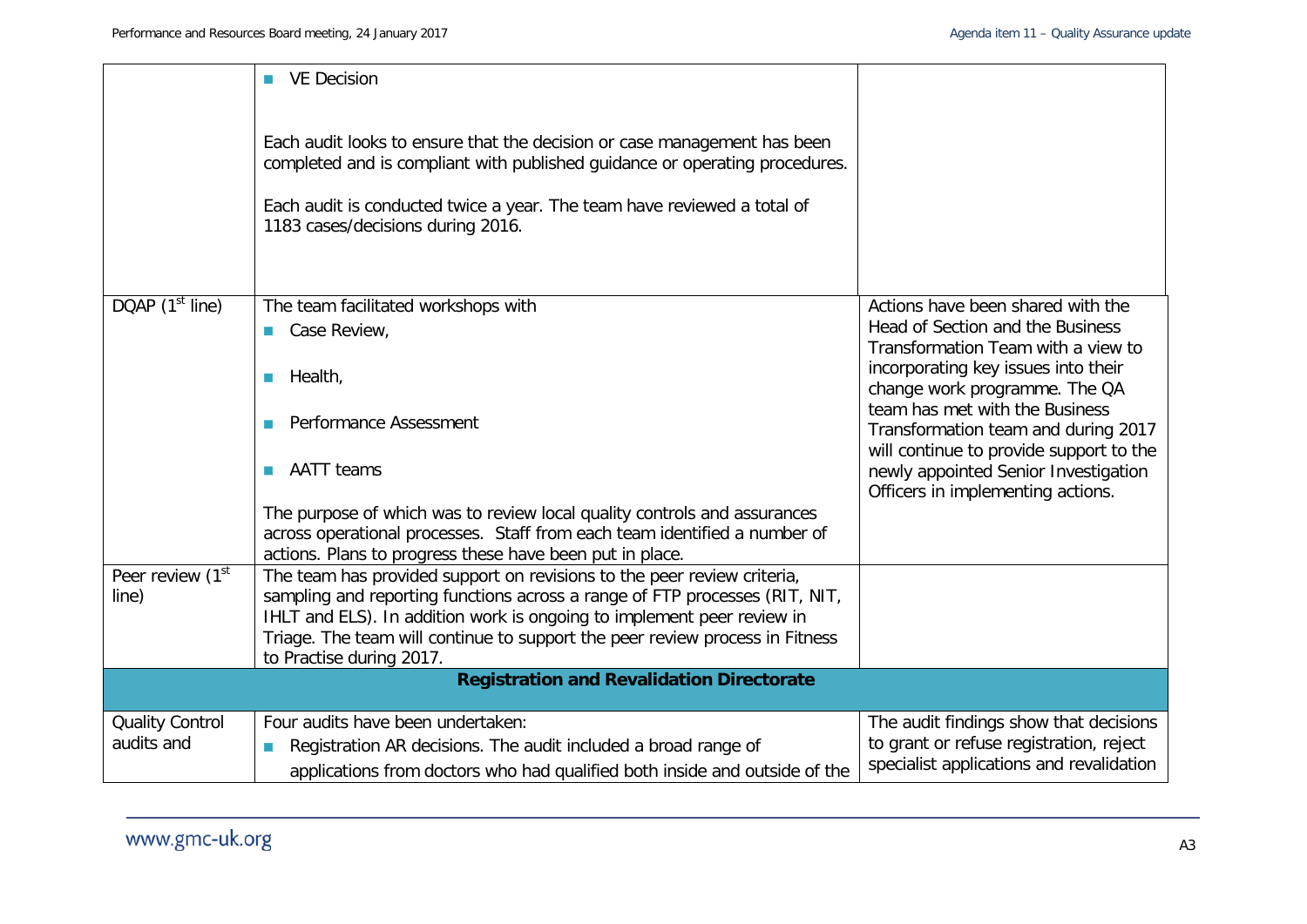| reviews $(2^{nd}$ line)               | EEA, included a mix of different referral reasons to the Registrations<br>Investigations Team and included examples of decisions from a varied<br>selection of decision makers.<br>Specialist Applications decisions.<br>$\mathbb{R}^n$<br>Revalidation decisions. The audit reviewed revalidation decisions by<br>$\mathbb{R}^n$<br>Assistant Registrars (AR) after the doctor had entered the licence<br>withdrawal process.<br>English language decisions.<br>$\mathbb{R}^n$<br>Within each audit we looked to ensure that the decision or application<br>management had been completed and was compliant with published<br>guidance or operating procedures. | are compliant with guidance in 100%<br>of applications reviewed.<br>The results of the English Language<br>audit were equally positive with 100%<br>of decisions made being in line with<br>guidance and policy.<br>In relation to application management<br>procedures 89% of applications were<br>complaint. |
|---------------------------------------|------------------------------------------------------------------------------------------------------------------------------------------------------------------------------------------------------------------------------------------------------------------------------------------------------------------------------------------------------------------------------------------------------------------------------------------------------------------------------------------------------------------------------------------------------------------------------------------------------------------------------------------------------------------|----------------------------------------------------------------------------------------------------------------------------------------------------------------------------------------------------------------------------------------------------------------------------------------------------------------|
| DQAP $(1st$ line)                     | A total of 130 applications were reviewed during 2016.<br>Facilitated workshops have been held with 14 R&R teams. The purpose of<br>which was to review local quality controls and assurances across operational<br>processes. Staff from each team identified a number of actions and plans to<br>progress these have been put in place.                                                                                                                                                                                                                                                                                                                        | Directorate to introduce local<br>monitoring arrangements. QA team to<br>provide support to operational teams<br>in the implementation of key actions<br>including a review of the directorate's<br>peer review methodology during<br>2017.                                                                    |
| Peer review (1 <sup>st</sup><br>line) | Ongoing support is provided to the directorate wide peer review process<br>through the production of a monthly summary reports for managers, advice<br>on sampling and quality assuring the monthly results. In addition the team<br>have supported on the development and implementation of a new peer<br>review for Investigations Team                                                                                                                                                                                                                                                                                                                        |                                                                                                                                                                                                                                                                                                                |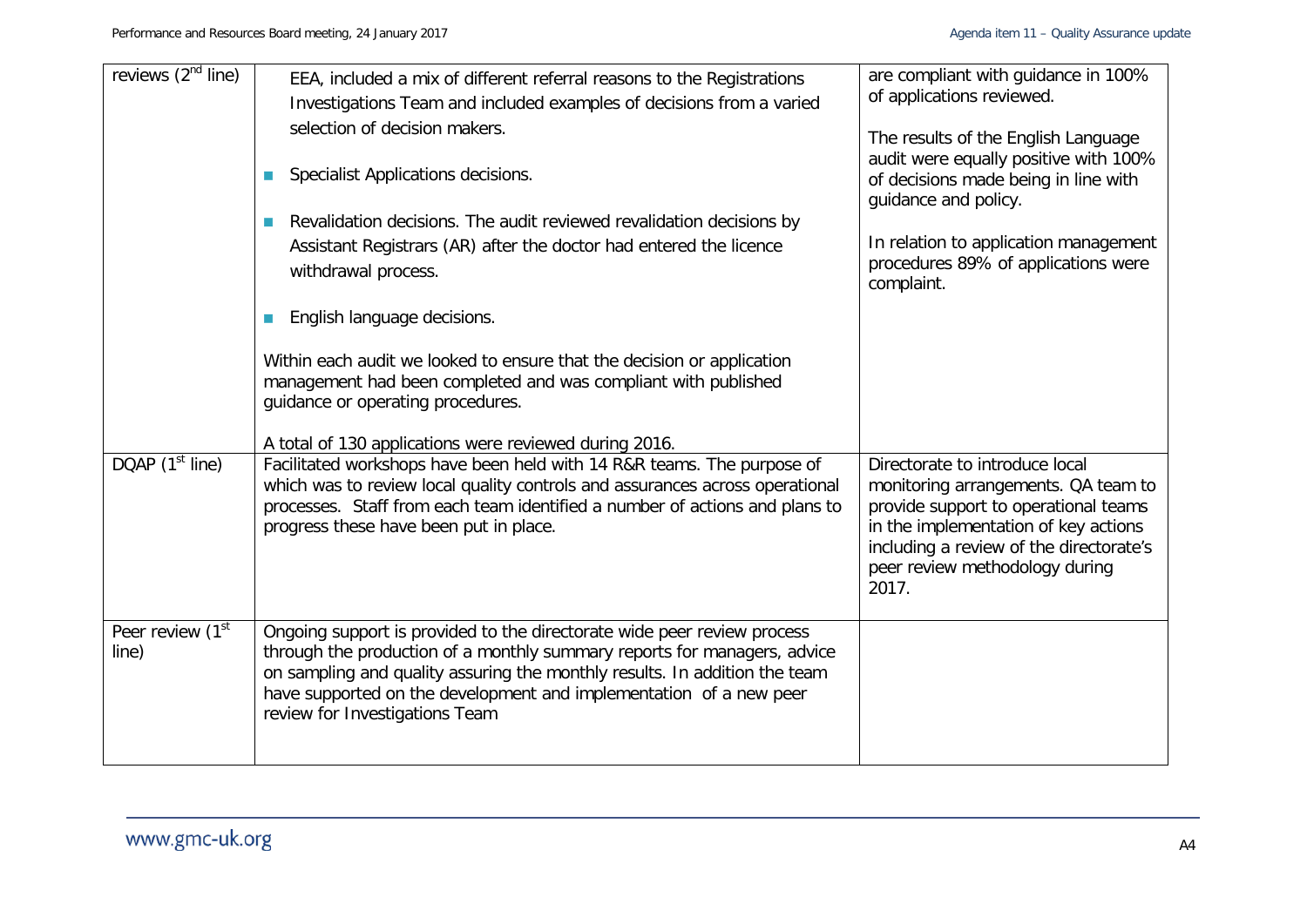|                                                                               | <b>MPTS</b>                                                                                                                                                                                                                                                                                                                                                                                                                                                                                                                                             |                                                                                                                                                                                                                                                                            |
|-------------------------------------------------------------------------------|---------------------------------------------------------------------------------------------------------------------------------------------------------------------------------------------------------------------------------------------------------------------------------------------------------------------------------------------------------------------------------------------------------------------------------------------------------------------------------------------------------------------------------------------------------|----------------------------------------------------------------------------------------------------------------------------------------------------------------------------------------------------------------------------------------------------------------------------|
| <b>Quality Control</b><br>audits and<br>reviews $(2nd$ line)                  | A review of the Notice of Hearing (NoH) process for IOT and MPT was<br>undertaken. A sample of 60 NoH were reviewed.                                                                                                                                                                                                                                                                                                                                                                                                                                    | The process for sending the NoH for<br>IOT and MPT hearings is of a good<br>standard and is compliant with<br>guidance and policy. Processes have<br>adequate controls in place and the<br>audit results show there are no<br>significant, high risk compliance<br>issues. |
| DQAP (1 <sup>st</sup> line)                                                   | Facilitated workshops have been held with 7 MPT teams. The purpose of<br>which was to review local quality controls and assurances across operational<br>processes. Staff from each team identified a number of actions and plans to<br>progress these have been put in place. A report on the findings and<br>emerging actions was presented to MPTS Committee in November.                                                                                                                                                                            | Directorate to introduce local<br>monitoring arrangements. QA team to<br>provide support to operational teams<br>in the implementation of key actions<br>including a review of the directorate's<br>peer review methodology during<br>2017.                                |
|                                                                               | <b>Office of the Chief Executive</b>                                                                                                                                                                                                                                                                                                                                                                                                                                                                                                                    |                                                                                                                                                                                                                                                                            |
| <b>Quality Control</b><br>audits and<br>thematic reviews<br>Complaints - Peer | Thematic review of our complaints process was undertaken. The scope of the<br>ISO-style audit of complaints was to confirm the organisation's readiness for<br>the recertification assessment of our customer complaints process. The audit<br>also included a review of 29 closed complaints and complaint calls handled by<br>the contact centre.<br>In addition a review on the risk management process within the Corporate<br>Business Planning team is still ongoing.<br>New peer review process has been implemented and the first round of peer | The review considered that the<br>requirements of the ISO standard had<br>been met.                                                                                                                                                                                        |
| review                                                                        | reviews was completed in June 2016. Ownership of the process has now<br>transferred to the Corporate Review team.                                                                                                                                                                                                                                                                                                                                                                                                                                       |                                                                                                                                                                                                                                                                            |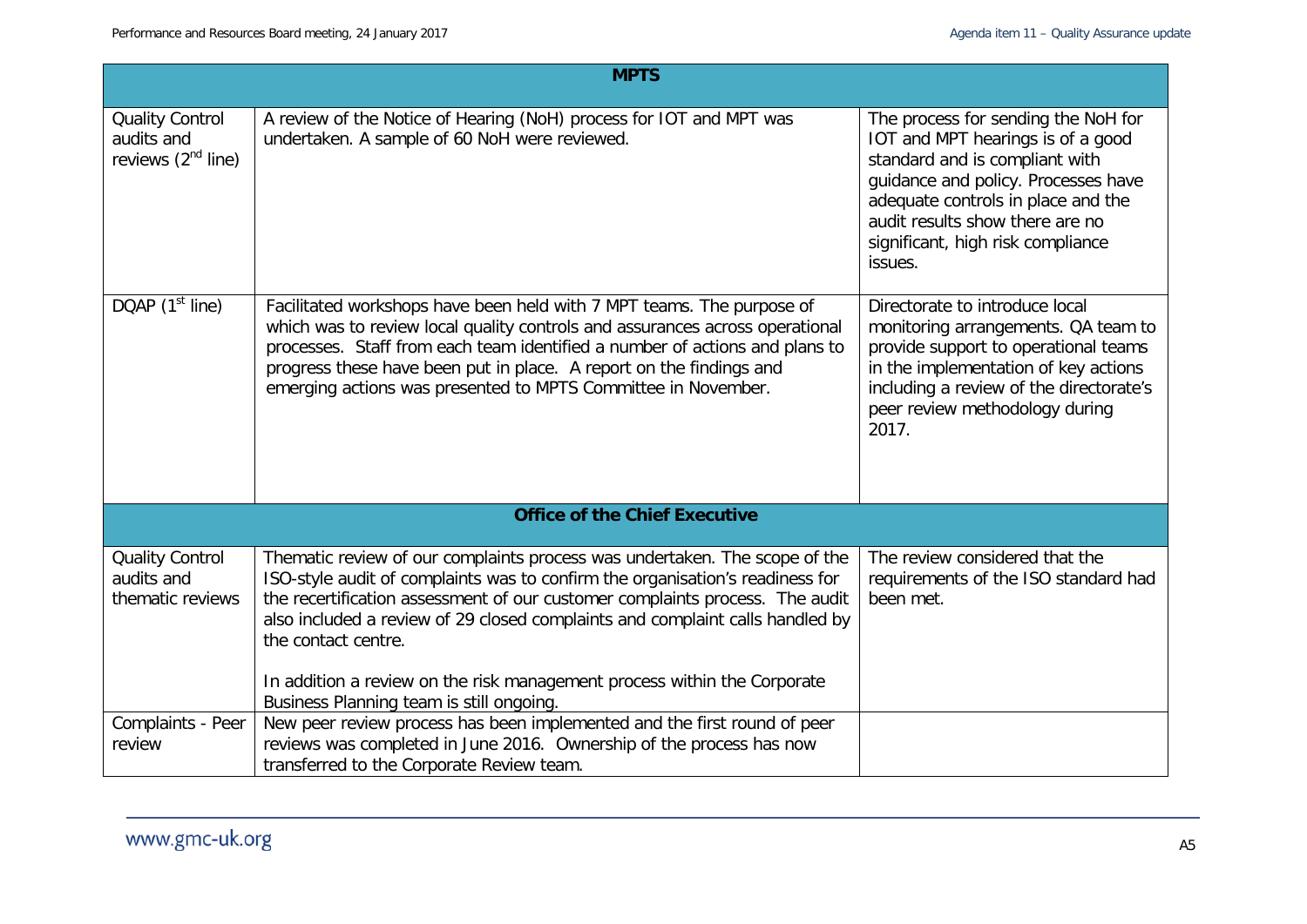## **Section Two. High level themes emerging from DQAP**

| <b>Quality Standard</b> | <b>Findings</b>                                                                                                                                                                                                                                                                                                                        | <b>Good Practice</b>                                                                                                                                                                                                     | <b>Opportunities for Development</b>                                                                                                                                                                                                                                                                                                                               |
|-------------------------|----------------------------------------------------------------------------------------------------------------------------------------------------------------------------------------------------------------------------------------------------------------------------------------------------------------------------------------|--------------------------------------------------------------------------------------------------------------------------------------------------------------------------------------------------------------------------|--------------------------------------------------------------------------------------------------------------------------------------------------------------------------------------------------------------------------------------------------------------------------------------------------------------------------------------------------------------------|
| Guidance                | Operational procedures are in place for<br>the majority of key processes.<br>Procedural documents vary in format and<br>design to support local requirements.<br>Mechanisms for updating and<br>communicating changes to policy,<br>guidance and local procedural documents<br>varied as did the use of document control<br>processes. | Guidance champions who take<br>responsibility for updating and<br>communicating changes.                                                                                                                                 | Opportunities exist<br>to review how guidance and<br>procedural changes are<br>communicated to staff -<br>particularly where guidance<br>impacts on other teams and<br>where there are touch points in<br>processes.<br>develop and share templates<br>and principles for producing<br>good operational guidance<br>documents and share existing<br>good practice. |
| <b>Training</b>         | Teams have a good awareness and use of<br>the corporate induction courses and<br>materials available.<br>The majority of 'on the job' training for<br>new staff is provided via shadowing or via<br>a buddy within the team                                                                                                            | The contact centre have a dedicated<br>training resource which provides a<br>structured training programme for<br>new staff which includes classroom<br>based training, on the job training<br>with reviews and targets. | Opportunities exist<br>for directorates to develop local<br>induction training materials to<br>help ensure consistency at a<br>local level.                                                                                                                                                                                                                        |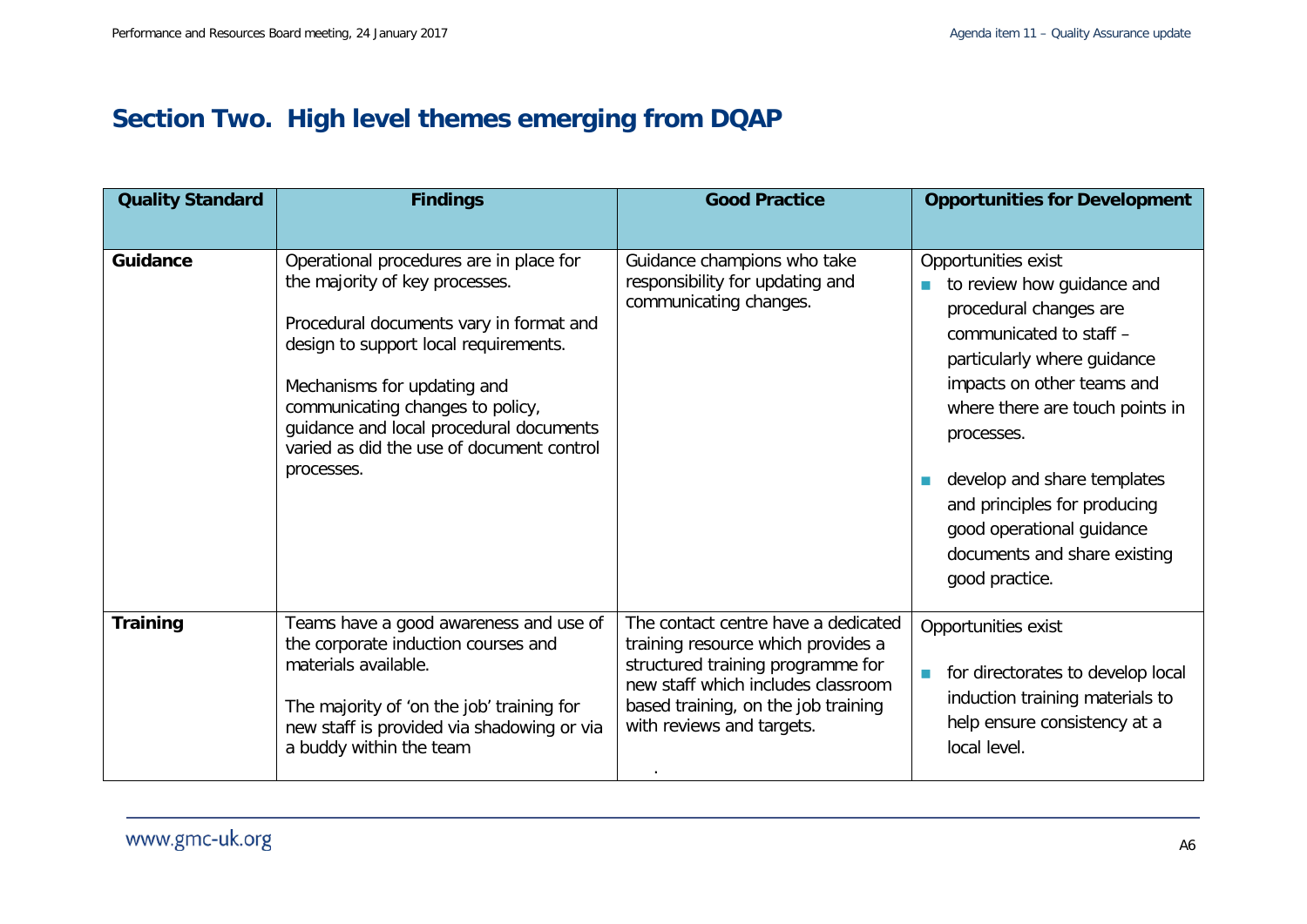|                                  | Detailed knowledge is often owned by<br>experienced and long serving staff. The<br>level of induction training can vary<br>according to grade and temp/perm status                                          |                                                                                                                                   | to build resilience and transfer<br>knowledge and good practice.                                                                                                                                     |
|----------------------------------|-------------------------------------------------------------------------------------------------------------------------------------------------------------------------------------------------------------|-----------------------------------------------------------------------------------------------------------------------------------|------------------------------------------------------------------------------------------------------------------------------------------------------------------------------------------------------|
| Performance<br>Management        | Strong performance culture supported by<br>KPIs and SLAs.<br>Directorates with MI teams have<br>developed dashboards and scorecards.<br>Directorates without MI teams collate<br>some information manually. |                                                                                                                                   | Opportunities exist<br>to develop quality performance<br>indicators                                                                                                                                  |
| <b>Quality Assurance</b>         | Informal management checks are in place<br>across processes<br>Difficult to develop peer review for policy<br>and change teams.<br>Informal checks in place with sign off<br>points by managers.            | Peer review is well established and<br>takes place monthly in R&R<br>directorate. Results are monitored<br>and shared with staff. | Opportunities exist:<br>to balance local management<br>checks with the recognition of<br>good practice.<br>to develop peer review for some<br>processes<br>to review existing feedback<br>processes. |
| <b>Continuous</b><br>Improvement | Strong culture of CI with staff encouraged<br>to attend CI training.<br>Good awareness of CI Database                                                                                                       | In some team's staff are set CI<br>objectives as part of the PDP<br>process.                                                      | Opportunities exist:<br>to apply CI principles to other<br>operational processes                                                                                                                     |
| <b>Customers</b>                 | Varied customer feedback approaches -<br>internal and external.                                                                                                                                             | Many examples of building<br>relationships and networks with<br>external third party stakeholders.                                | Opportunities exist:<br>to consult and communicate                                                                                                                                                   |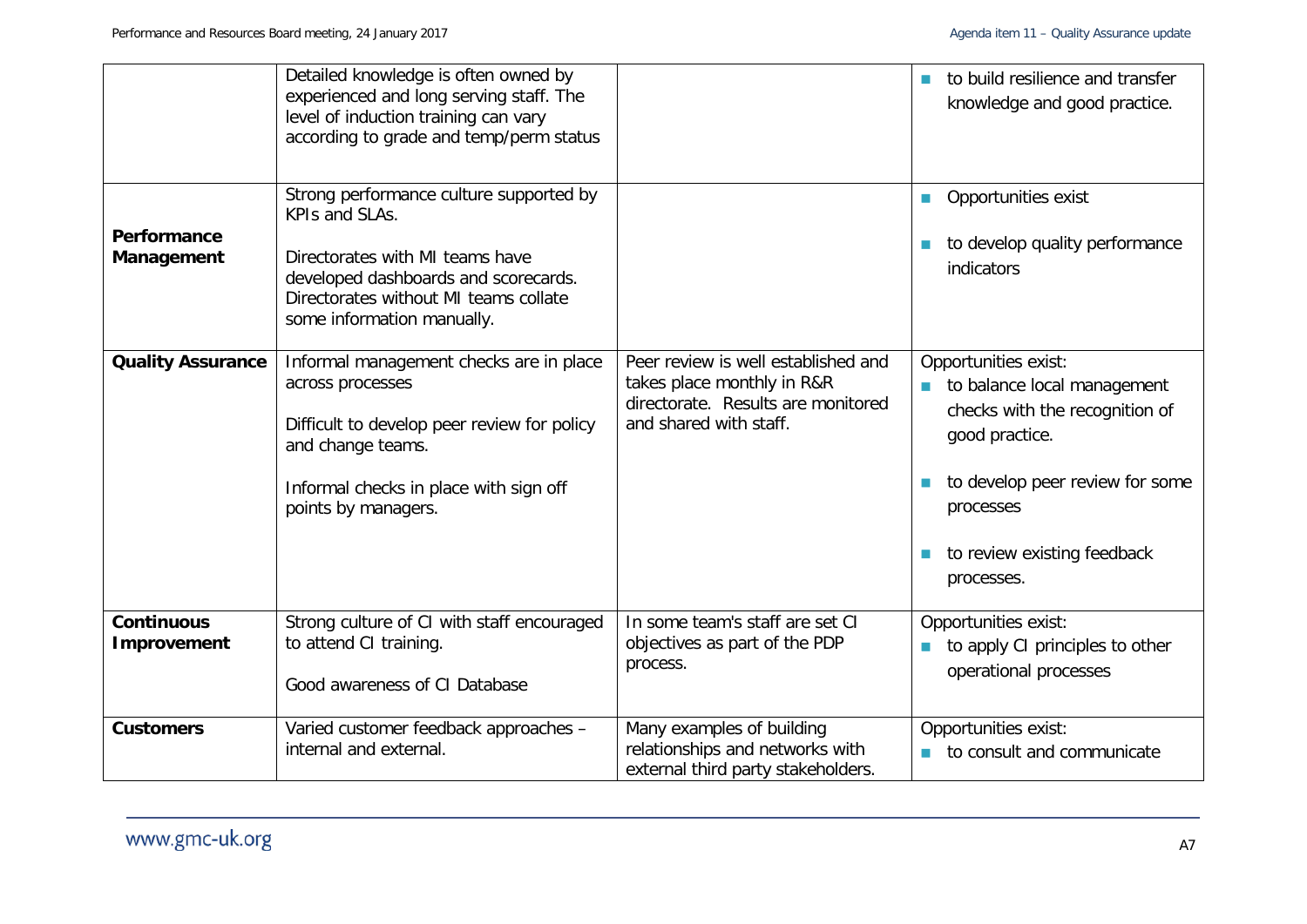| Opportunities to communicate policy and<br>guidance changes and impact/<br>interdependences on the work of other<br>teams. |  | policy changes and their impact<br>on the work of other internal<br>teams. |
|----------------------------------------------------------------------------------------------------------------------------|--|----------------------------------------------------------------------------|
|                                                                                                                            |  | to use customer views support<br>continuous improvement                    |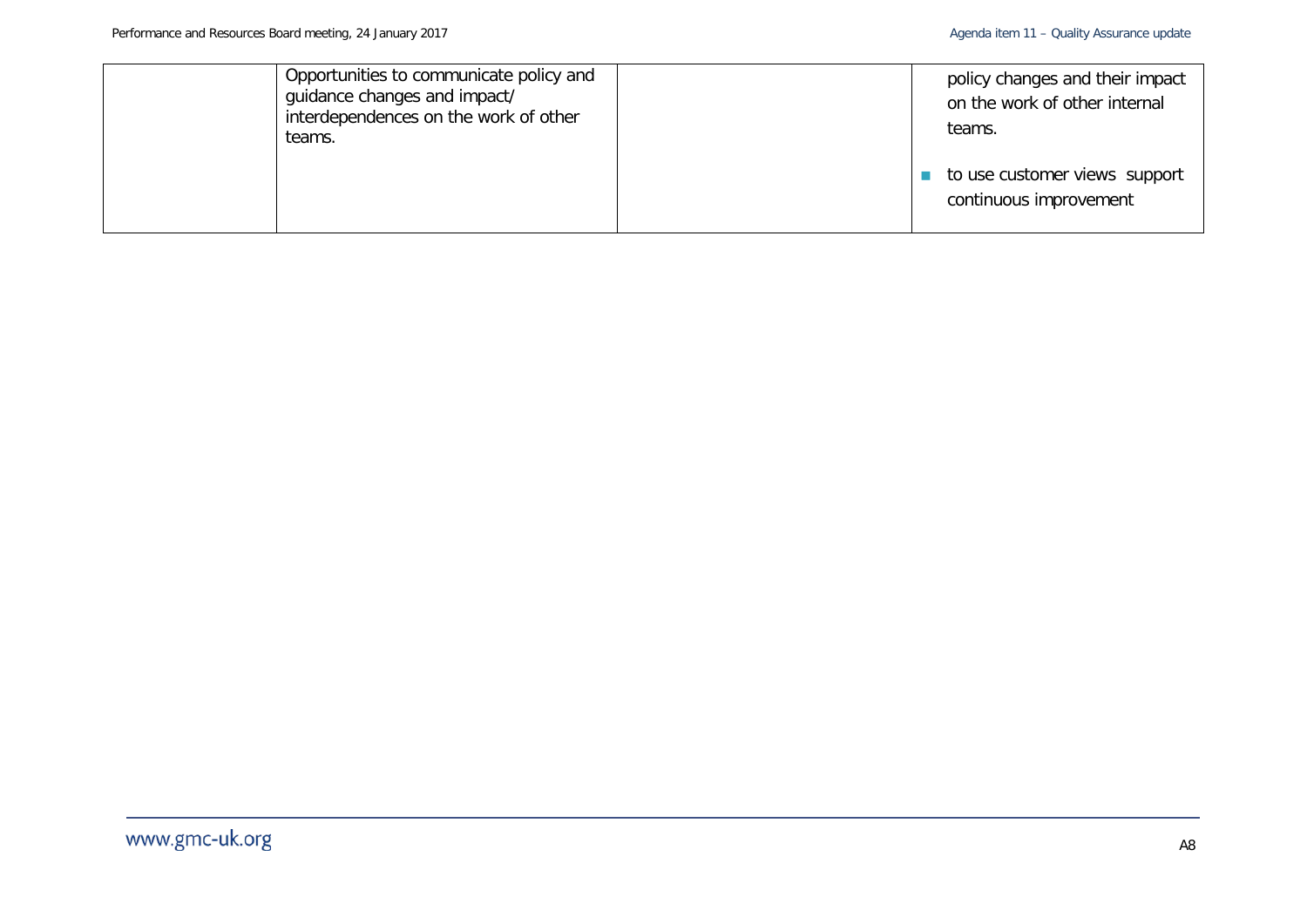Performance and Resources Board meeting, 24 January 2017

#### **11 – Quality Assurance Strategy**



**11 – Annex B**

## **Quality Assurance Strategy**

Updated 2017

Working with doctors Working for patients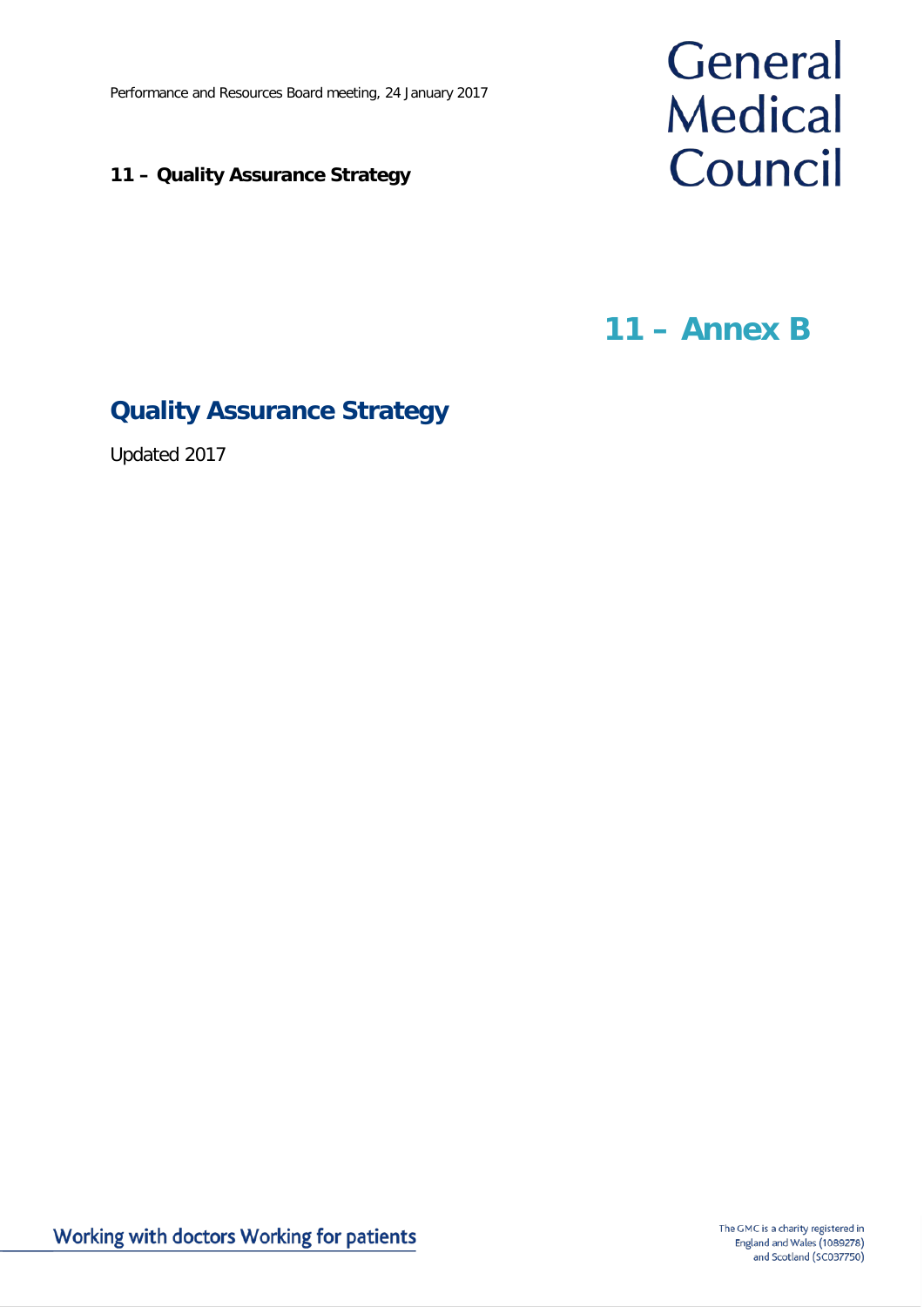#### **Purpose**

- **1** This Strategy sets out our corporate approach to quality and quality assurance (QA). It outlines our quality principles and aims to ensure we have a consistent and embedded approach to quality that meets customers' and stakeholders' needs and supports organisational performance and continuous improvement.
- **2** The Strategy is supported by operational guidance, training materials and methodologies which help to ensure that over the next two years the aims and objectives of the Strategy are implemented.

#### **Background**

- **3** As a regulator, we need to have confidence in our processes, the decisions we make and the outputs we deliver. To do this we need to provide assurances to Council, our customers, stakeholders and ourselves that we have internal processes and governance arrangements in place to assure the quality of our work. To support this requirement, this Quality Assurance Strategy (QA Strategy) has been developed.
- **4** In 2013 external consultants reviewed the GMC's QA and continuous improvement activity. They found that QA processes were directorate specific and, although well established with good practice being identified in some areas, there was no corporate quality management system in place.
- **5** In June 2015 we combined resources from Fitness to Practise, Registration and Revalidation and the Resources and Quality Assurance Directorates to create the Quality Assurance & Continuous Improvement teams (QA and CI teams). This change was approved to support and enable the GMC to develop and implement a corporate approach to quality management and assurance that supports:
- **A** consistent QA approach which is proportionate and cost effective
- OA built on existing knowledge, skills and methodologies, closely linked with our CI capabilities
- **Transparent processes with clear reporting, monitoring and governance arrangements**
- **Additional assurance to managers on crosscutting operational processes**
- Greater understanding of where to focus our continuous improvement activity.
- **6** In September 2015, the Performance and Resources Board approved the QA Strategy. At the end of 2016 the Strategy was refreshed, based on lessons learnt from the year and to ensure we are prepared for planned activities in 2017.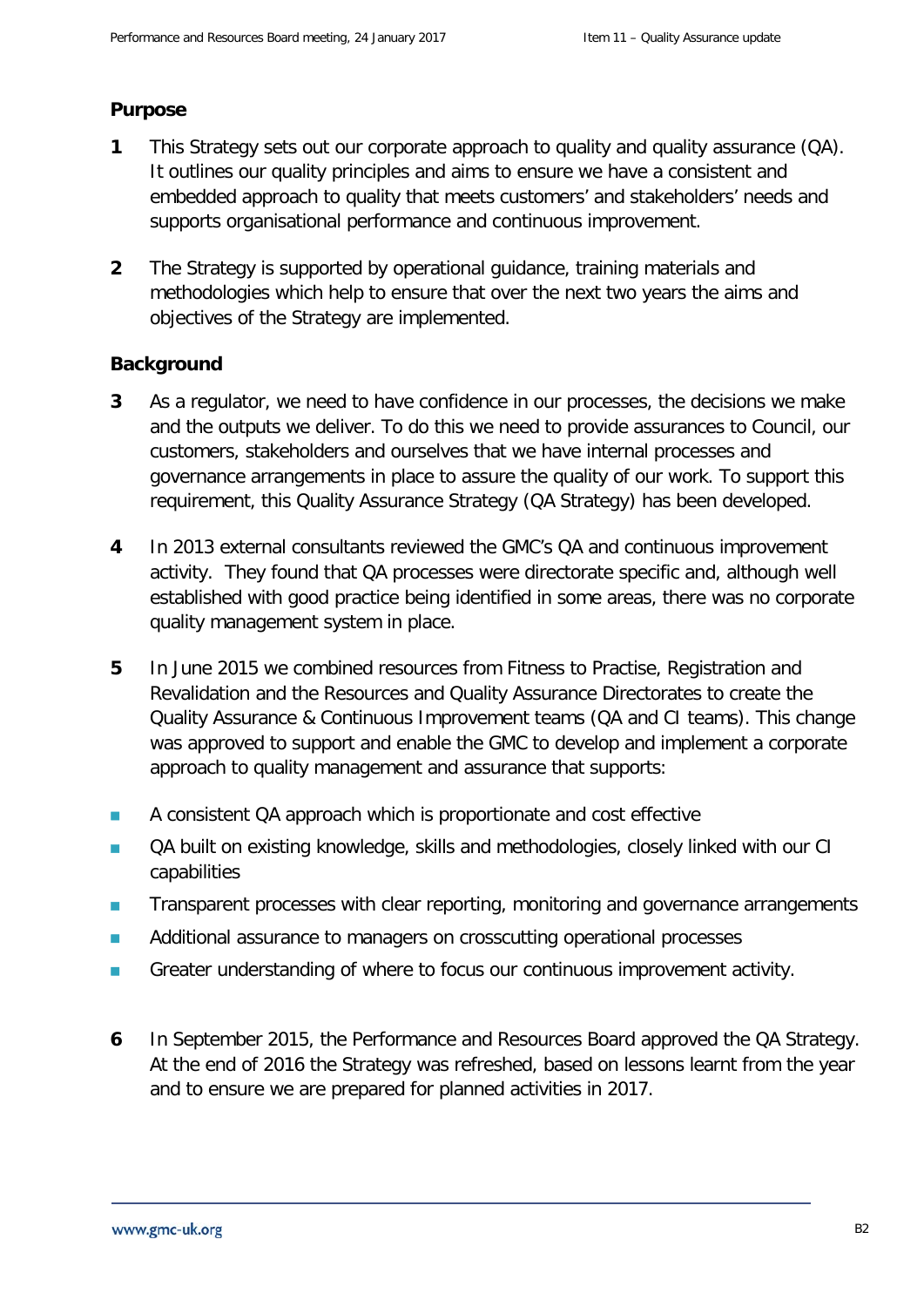#### **Quality Principles**

- **7** QA is the systematic process for ensuring that our operational services deliver specified requirements and standards. These are often set out in our policy and guidance documents and our operational procedures.
- **8** Following research into existing quality management systems and engagement with staff we have developed six quality principles for the GMC.
- Focus on customer expectations

Our quality standards must reflect the current and future needs and expectations of our customers and stakeholders

Leadership

Leaders and managers create and maintain an environment where staff are supported to provide good quality service and have responsibility for local quality assurance processes and continuous improvement

**Risk based** 

QA is risk based and proportionate, focused on key functions and operational priorities

**People** 

Quality is core to all our work and it is everyone's responsibility to deliver it.

**Continuous improvement** 

The results of QA lead to proportionate continuous improvement.

**Quality supports decision making** 

Our QA processes support decision making by providing data and information.

**9** These quality principles are central to our QA Strategy and are reflected in our existing standards, operational processes, policies and measures.

#### **Where do we want to be (vision)**

**10** The QA Strategy provides the GMC with a sustainable QA framework that enables us to improve and adapt to the changing demands of our key interests and our financial constraints. The GMC's Quality Assurance Framework is based on the 'three lines of defence' model. Further information on the model can be found at Annex A. Our approach allows us to understand the maturity of our processes. We will continue to work with directorates to capture the main attributes of our key processes and use this information to help prioritise QA and improvement activities. QA activities will continue to be proactive, focusing on identifying issues or areas for development before they impact on services or our customers. QA should ensure we are doing the right thing, in the right way at the right time.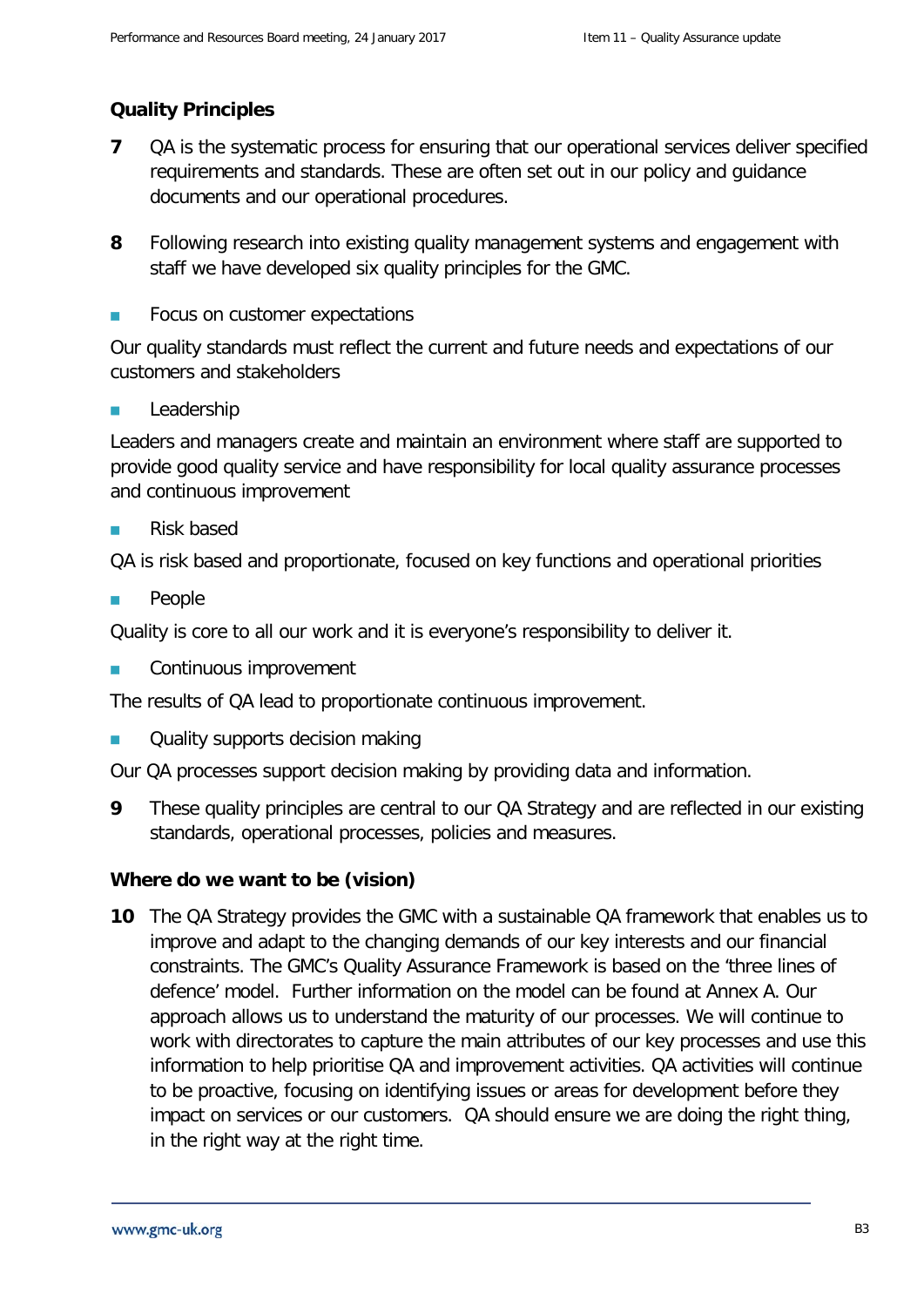**11** It is important to recognise that the achievement of quality is a journey with an end point that constantly changes as customer requirements change.

#### **Aims of the Strategy**

- **12** The QA Strategy is split into four aims. They build upon our existing QA work and closely link with our corporate approach to risk management.
	- **i Aim One** Support and further develop our QA culture ensuring that quality is everyone's responsibility
	- **ii Aim Two** Support directorates in setting local quality standards and in implementing, measuring and monitoring these by using appropriate assurance processes.
	- **iii Aim Three** Conduct corporate reviews to provide assurance to GMC's management teams on cross cutting and high risk operational processes
	- **iv Aim Four** QA supports performance development and continuous improvement

#### **Objectives**

**13** The QA and CI Team will work with directorates to support and oversee the implementation of the QA Strategy and support continuous improvement. An update on our achievements during 2016 is included in the tables below along with new objectives for 2017.

| <b>Aim One</b>                                                                                                                                                         | Support and further develop our QA<br>culture ensuring that quality is the<br>responsibility of everyone |                                            |
|------------------------------------------------------------------------------------------------------------------------------------------------------------------------|----------------------------------------------------------------------------------------------------------|--------------------------------------------|
| <b>Objective</b>                                                                                                                                                       | <b>Milestone</b>                                                                                         | <b>Outcome</b>                             |
| 2016                                                                                                                                                                   |                                                                                                          |                                            |
| Review of relevant external<br>documents including the PSA's<br>approach to Performance Reviews                                                                        | Completed<br>September 2015                                                                              |                                            |
| Develop training and guidance<br>documents which document our<br>corporate processes, glossary,<br>methodologies and roles and<br>responsibilities (job descriptions). | Completed July<br>2016. Review of<br>guidance ongoing                                                    | Quality guidance/QA<br>operational manual. |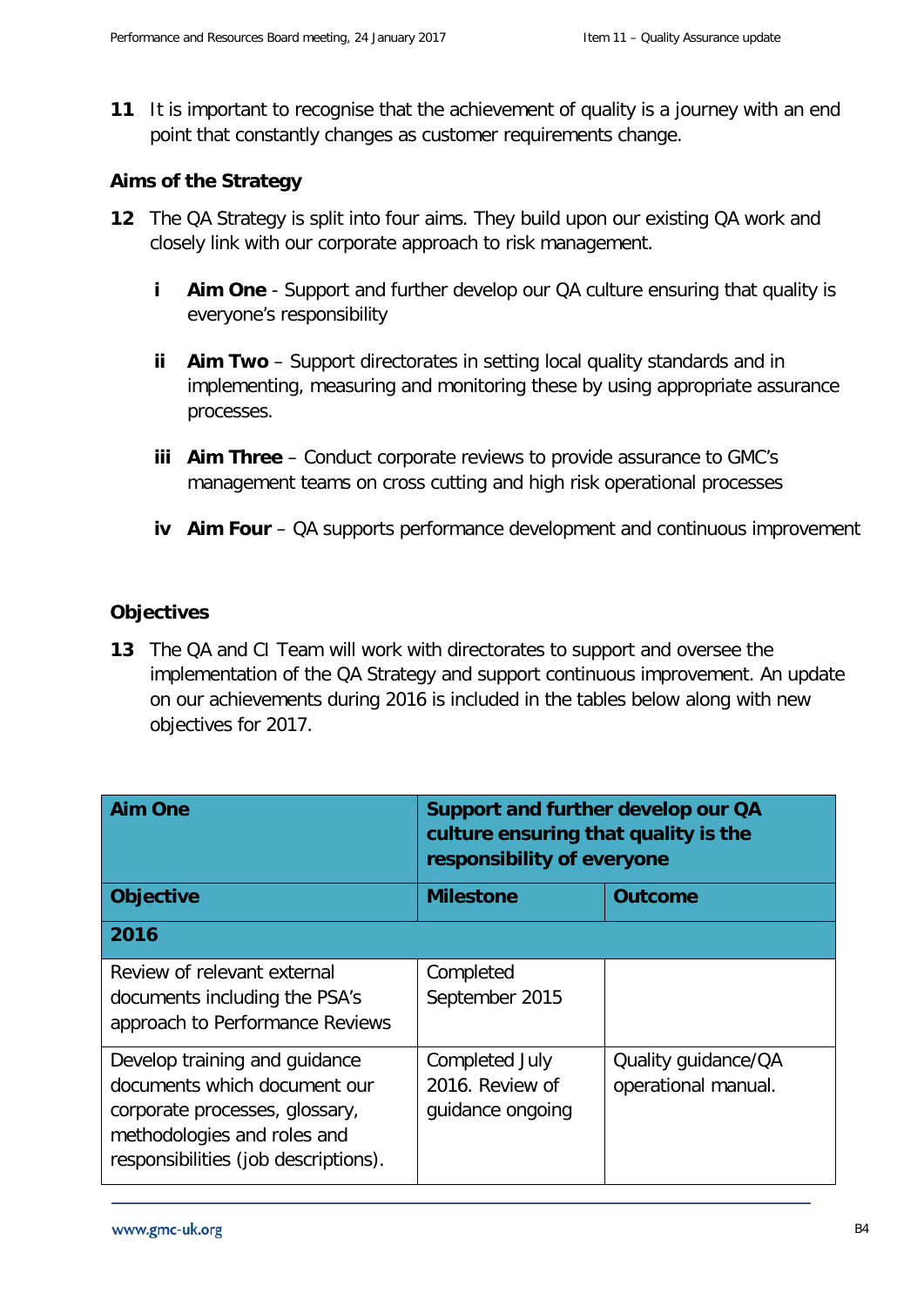| Consultation and communication<br>with key leaders, internal<br>stakeholders and corporate change<br>management initiatives on the<br>strategy and supporting quality<br>guidance documents | Completed<br>October 2015     | Communication plan.<br>QA Strategy linked into<br>other corporate change<br>activities and processes |
|---------------------------------------------------------------------------------------------------------------------------------------------------------------------------------------------|-------------------------------|------------------------------------------------------------------------------------------------------|
| 2017                                                                                                                                                                                        |                               |                                                                                                      |
| Undertake an organisational<br>assessment using the EFQM model                                                                                                                              | To be completed by<br>Q3 2017 | Report which outlines<br>strengths and areas for<br>improvement                                      |
| Refresh our input into the corporate<br>induction package                                                                                                                                   | By Q2 2017                    | Induction material                                                                                   |
| Set up a Quality Network                                                                                                                                                                    | By Q2 2017                    |                                                                                                      |
| Update coms strategy and develop<br>a series of coms articles and events<br>aimed at highlighting quality issues<br>and sharing good practice.                                              | Ongoing                       |                                                                                                      |
| Develop guidance and training<br>materials to support the<br>development of peer review and<br>local management audits                                                                      | By Q3 2017                    | Training materials<br>Guidance documents                                                             |

| <b>Aim Two</b>                                                                                                         | Support directorates in setting local<br>quality standards and in implementing,<br>measuring and monitoring these by using<br>appropriate assurance processes |                                                                                        |  |
|------------------------------------------------------------------------------------------------------------------------|---------------------------------------------------------------------------------------------------------------------------------------------------------------|----------------------------------------------------------------------------------------|--|
| <b>Objective</b>                                                                                                       | <b>Milestone</b>                                                                                                                                              | <b>Outcome</b>                                                                         |  |
| 2016                                                                                                                   |                                                                                                                                                               |                                                                                        |  |
| Consult with directorates on their<br>current approaches to quality and<br>quality assurance                           | Completed<br>January 2016                                                                                                                                     | Baseline position on<br>current approach and gap<br>analysis                           |  |
| Support directorates to develop and<br>implement directorate quality action<br>plans (in line with quality principles) | Ongoing. The aim is<br>to support 1 to 2<br>directorates per<br>year                                                                                          | Quality action plan for<br>each directorate. R&R<br>and MPTS completed<br>during 2016. |  |
| Produce methodologies and training                                                                                     | <b>March 2016</b>                                                                                                                                             | Guidance documents for                                                                 |  |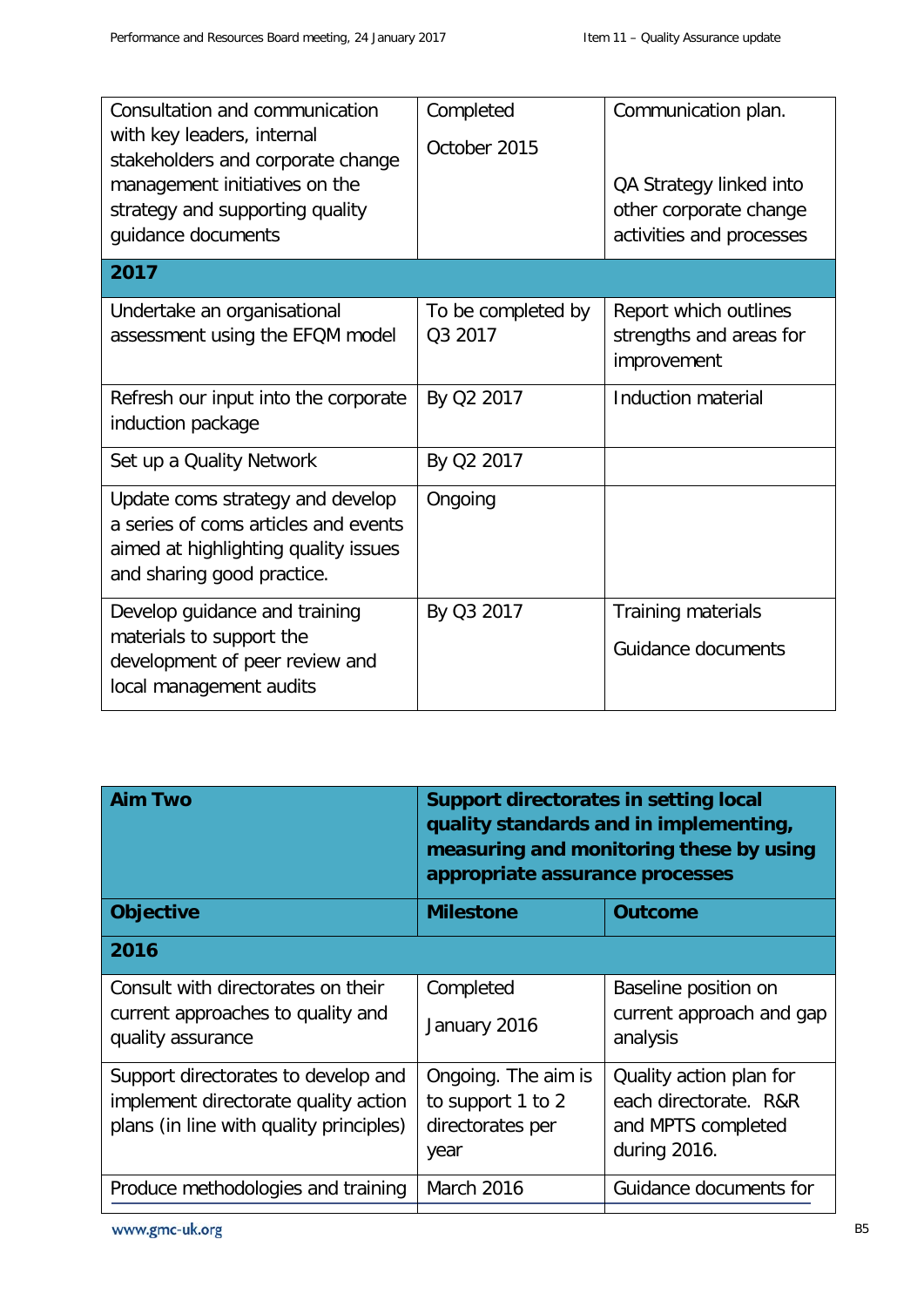| material to support directorates in<br>developing appropriate assurance<br>processes                                   |                                                               | the OA&CI team have<br>been produced. Further<br>work to develop and<br>training materials for staff<br>will be developed during<br>2017. |
|------------------------------------------------------------------------------------------------------------------------|---------------------------------------------------------------|-------------------------------------------------------------------------------------------------------------------------------------------|
| Work with directorates to develop<br>and implement assurance processes<br>into key functional and operational<br>areas | Completed<br>March 2016. Three<br>year programme in<br>place. | DQAP to be rolled out<br>across directorates in line<br>with the annual QA work<br>plan.                                                  |
| Produce reporting templates and<br>processes to report results                                                         | Completed. January<br>2016 onwards                            |                                                                                                                                           |
| 2017                                                                                                                   |                                                               |                                                                                                                                           |
| Rollout DQAP in line with the 2017<br>QA work programme.                                                               | Ongoing                                                       | During 2017 the team will<br>work with the Education<br>and Standards<br>Directorate.                                                     |

| <b>Aim Three</b>                                                                                   | Conduct corporate quality reviews to<br>provide assurance to GMC's management<br>team on cross cutting processes and high<br>risk operational processes |                                                                 |  |
|----------------------------------------------------------------------------------------------------|---------------------------------------------------------------------------------------------------------------------------------------------------------|-----------------------------------------------------------------|--|
| <b>Objective</b>                                                                                   | <b>Milestone</b>                                                                                                                                        | Outcome                                                         |  |
| 2016                                                                                               |                                                                                                                                                         |                                                                 |  |
| Develop an approach to identify<br>areas for review.                                               | Completed.<br>September 2015                                                                                                                            | Methodology                                                     |  |
| Produce a two year quality<br>assurance work programme.                                            | Completed<br>November 2015                                                                                                                              | Annual work programme<br>approved by PRB                        |  |
| Develop review methodologies,<br>processes and reporting templates                                 | Ongoing. November<br>2015 onwards                                                                                                                       | Process documents and<br>templates for use by the<br>QA&CI team |  |
| 2017                                                                                               |                                                                                                                                                         |                                                                 |  |
| Develop governance and reporting<br>arrangements for quality control<br>audits and quality reviews | Q1 2017                                                                                                                                                 | Guidance on reporting<br>arrangements.<br>Reports               |  |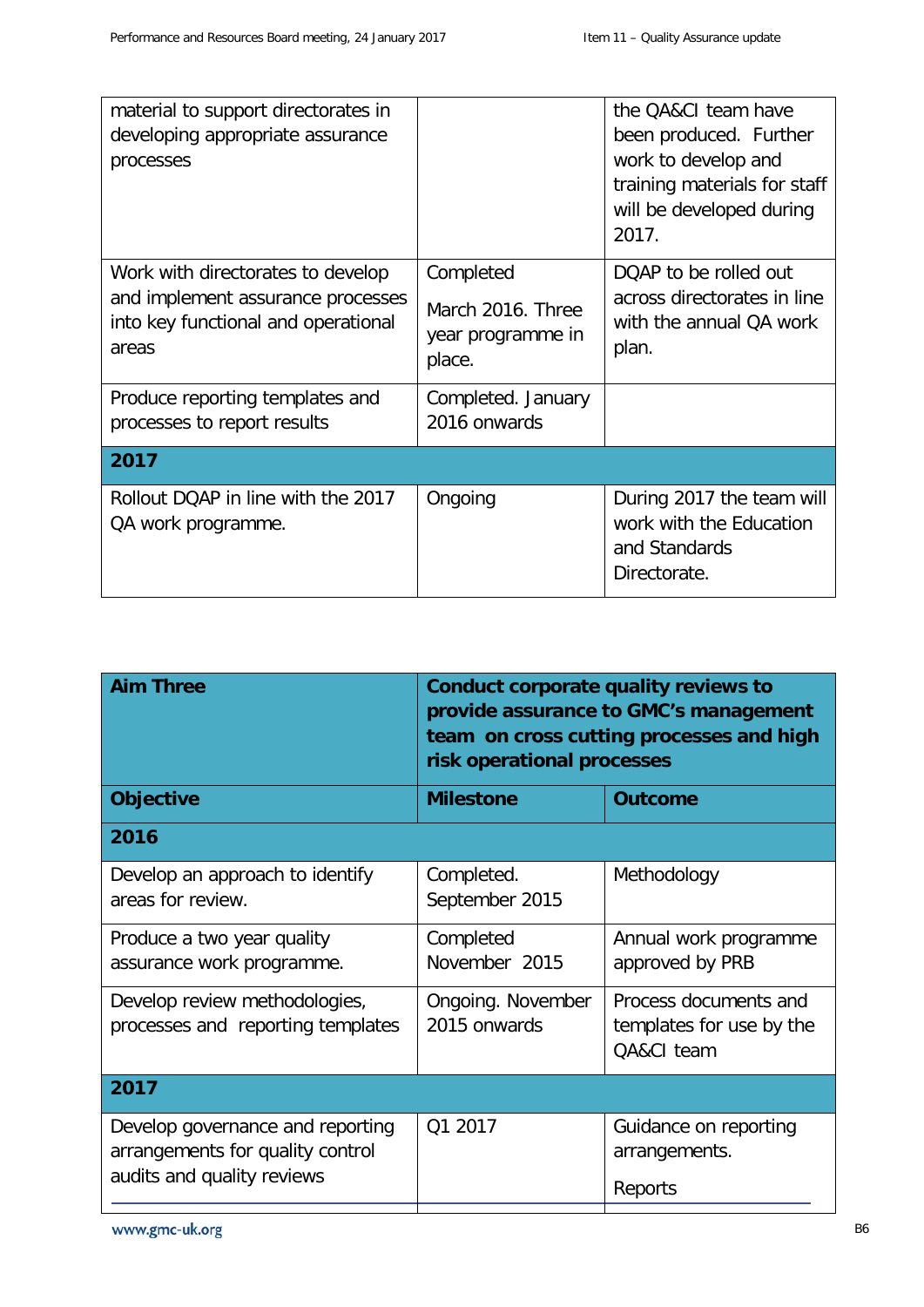| Develop dashboards and<br>performance measures for the work<br>of the team | Q4 2017 | <b>Team Dashboards</b> |
|----------------------------------------------------------------------------|---------|------------------------|
| Develop Siebel scripts and<br>dashboards for quality control<br>audits     | Q4 2017 | <b>Dashboards</b>      |

| <b>Aim Four</b>                                                                                                                                              | <b>Quality Assurance supports performance</b><br>development and continuous<br>improvement |                     |
|--------------------------------------------------------------------------------------------------------------------------------------------------------------|--------------------------------------------------------------------------------------------|---------------------|
| <b>Objective</b>                                                                                                                                             | <b>Milestone</b>                                                                           | <b>Outcome</b>      |
| 2016                                                                                                                                                         |                                                                                            |                     |
| Develop an approach to ensure<br>quality actions and<br>recommendations feed into CI work<br>plans and directorates are<br>supported in implementing changes | January 2016.<br>Deferred. To be<br>progressed 2017                                        | Methodology         |
| Devise reporting templates for PRB<br>and MPTS Committee                                                                                                     | January 2016.<br>Deferred. To be<br>progressed 2017                                        | Reporting templates |

#### **Governance and reporting**

- **14** The responsibility of progressing audit recommendations rests with the process owner; who can implement the intended change or accept the risk of not taking any action. All quality control audit reports will be presented to the relevant process owner(s) and a copy of the report will also be forwarded to a directorate contact so that a summary of findings can be included in local directorate performance reports/meetings. However, it is important that as an organisation we track if intended results have been achieved and identify emerging trends. To support this, the QA & CI team will start to track the implementation of quality control audit recommendations on a quarterly basis, contacting process owners for updates. Audit dashboards are being developed and the team will report any emerging high level corporate themes to the Director, Resources and Quality Assurance with exception reports being reported to PRB.
- **15** Findings from our DQAP work along with action plans will continue to be presented to Assistant Directors; who will be responsible for implementing local monitoring and reporting arrangements. The QA & CI team will not track the progress of actions, but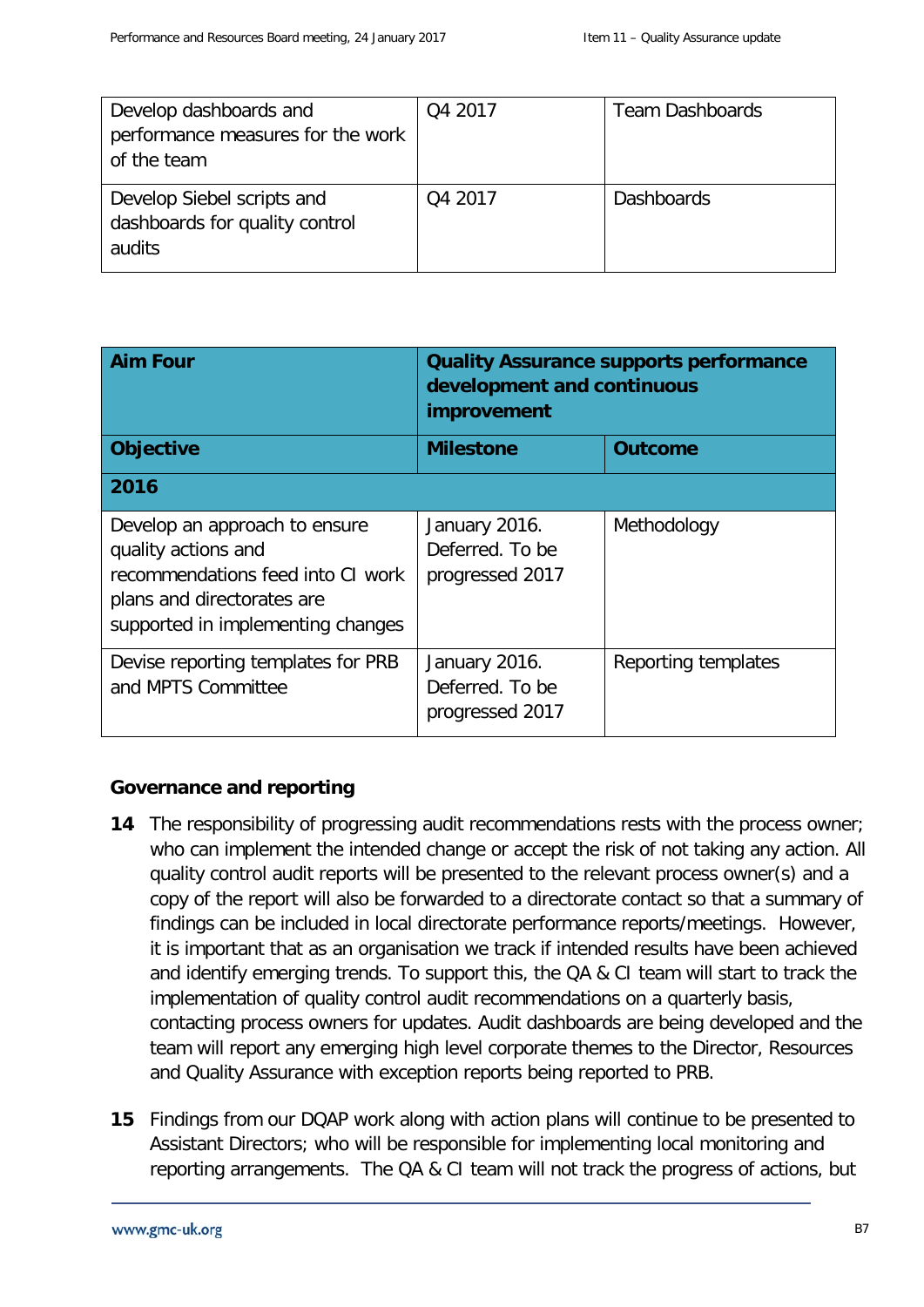will be available to provide advice and support to teams in their implementation and development of monitoring arrangements.

#### **Quality Assurance Framework**

**16** The GMC's Quality Assurance Framework is based on the 'three lines of defence' model. The table below provides a brief overview of the model, how the team supports its delivery and how we work with other areas of the business to ensure that the GMC has a coordinated approach to managing risk, quality control and assurance.

| <b>First line of defence - local</b><br>management. The first line of the model<br>focuses on ensuring that organisations<br>have assurances in place at a local level.<br>Operational managers are responsible for<br>ensuring that risks and quality is managed<br>across the processes and activities they<br>manage. This is achieved by ensuring<br>local controls and assurances are built into<br>the design and delivery of systems and<br>processes. | The QA & CI team support this by providing<br>information and advice to team managers.<br>Through the facilitation and implementation<br>of our directorate quality and assurance<br>plans (DQAPs) the team provide support to<br>directorates in the management and<br>development of local quality controls and<br>assurances.                                                                                                       |
|---------------------------------------------------------------------------------------------------------------------------------------------------------------------------------------------------------------------------------------------------------------------------------------------------------------------------------------------------------------------------------------------------------------------------------------------------------------|----------------------------------------------------------------------------------------------------------------------------------------------------------------------------------------------------------------------------------------------------------------------------------------------------------------------------------------------------------------------------------------------------------------------------------------|
| Second line of defence - oversight.<br>Organisations have a range of corporate<br>functions in place to independently review<br>risks and controls. These functions are<br>removed from day to day operational<br>delivery and provide independent<br>assurance, support and advice to senior<br>managers on compliance issues and the<br>appropriateness of operational controls<br>and assurances already in place.                                         | The QA & CI team support the second line of<br>defence through the delivery of our annual<br>Quality Assurance Programme. By completing<br>a range of Quality Control audits and Quality<br>Assurance reviews the team provide<br>assurance to managers that processes are<br>compliant with published legislation, policy<br>and guidance.                                                                                            |
| Third line of defence - internal audit.<br>The third line of defence provides the<br>highest level of independent and objective<br>assurance to the governing body of the<br>GMC (Audit and Risk Committee and<br>Council). Our external auditor Moore<br>Stephens deliver a series of audits as set<br>out in the annual Internal Audit<br>programme; the results of which are<br>reported to the Audit and Risk Committee.                                  | The Audit and Risk Assurance team, Office of<br>the Chief Executive work with Moore<br>Stephens (Internal Audit) to carry out the<br>annual programme of reviews, oversee the<br>planning and delivery of work and the<br>finalising of audit reports. The QA & CI team<br>and the Audit and Risk Assurance team, meet<br>on a regular basis to ensure we have a<br>coordinated approach across all our quality<br>assurance activity. |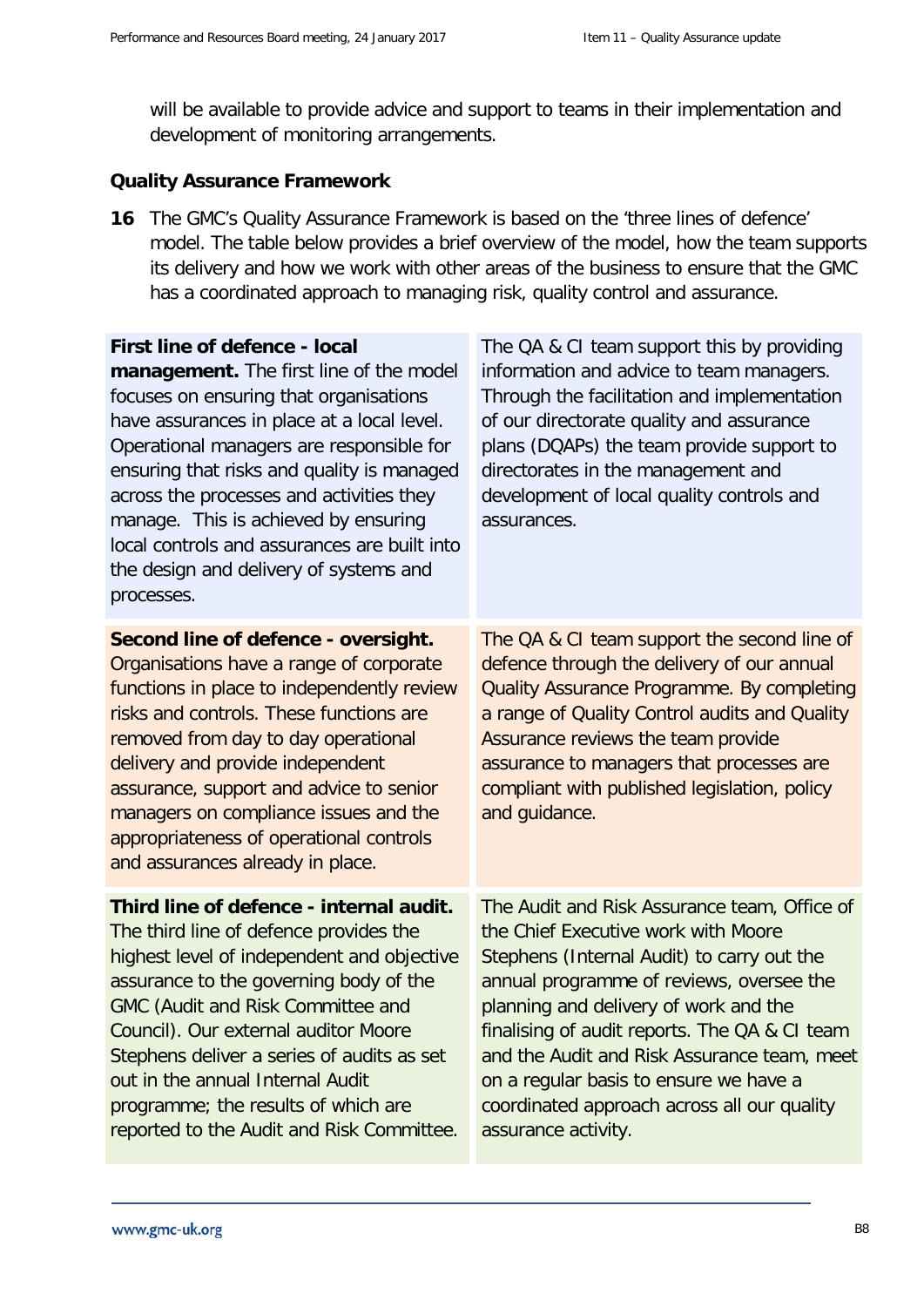**11 – Quality Assurance update**

# General **Medical** Council

## **11 - Annex C**

### **Quality Assurance work programme 2017**

Working with doctors Working for patients

The GMC is a charity registered in England and Wales (1089278) and Scotland (SC037750)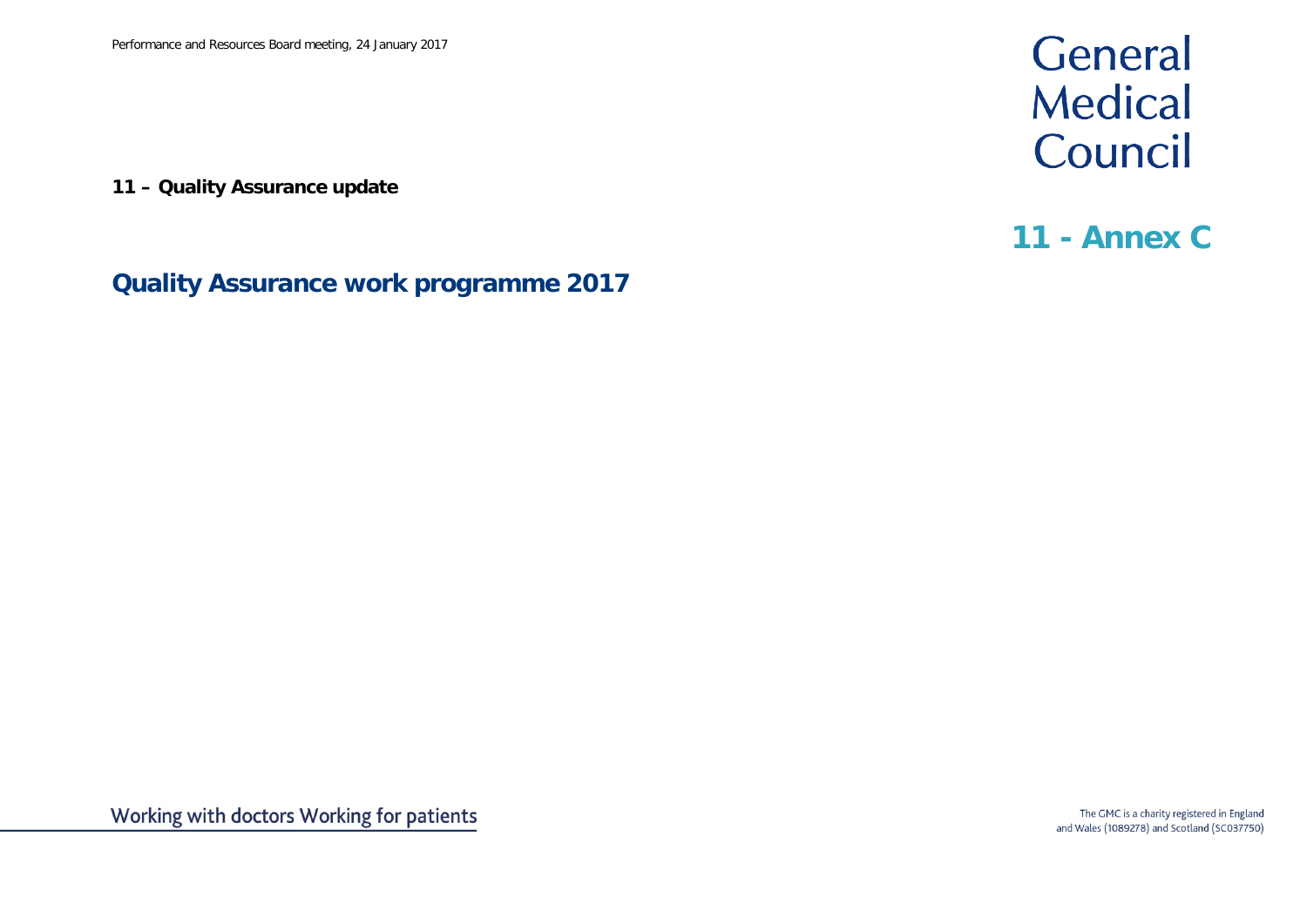### **Quality Assurance Programme 2017**

| <b>Activity</b>                                              | <b>Description</b>                                                                                                                                                                                                                                                                                                                                                                                            | <b>Frequency</b>                  |
|--------------------------------------------------------------|---------------------------------------------------------------------------------------------------------------------------------------------------------------------------------------------------------------------------------------------------------------------------------------------------------------------------------------------------------------------------------------------------------------|-----------------------------------|
|                                                              | <b>Fitness to Practise</b>                                                                                                                                                                                                                                                                                                                                                                                    |                                   |
| <b>Quality Control Audit</b><br>Rule 4                       | Audit of triage and provisional enquiry decisions. Audit based on a sample of triage and<br>provisional enquiry decisions made against published guidance and operating procedures.<br>The QA and CI team will report the results for triage and PE separately within the final report.<br>PSA area for review.                                                                                               | Q <sub>2</sub> and Q <sub>4</sub> |
| <b>Peer Review</b><br>Development for Triage<br>and PE teams | Support in developing a peer review for the triage team. Once implemented the review process<br>will be managed and reported on within the team.                                                                                                                                                                                                                                                              | Q1                                |
| <b>Quality Control Audit</b><br>Rule 8                       | Audit will focus on the investigation process looking specifically at 1) the final Case Examiner<br>(CE) decision 2) specific aspects of the case management process:<br>if relevant information and evidence been gathered during the life of the case<br>Consent<br><b>The Second</b><br><b>Disclosure</b><br>Has the allegation of impairment been considered appropriately and prioritised<br>accordingly | Quarterly                         |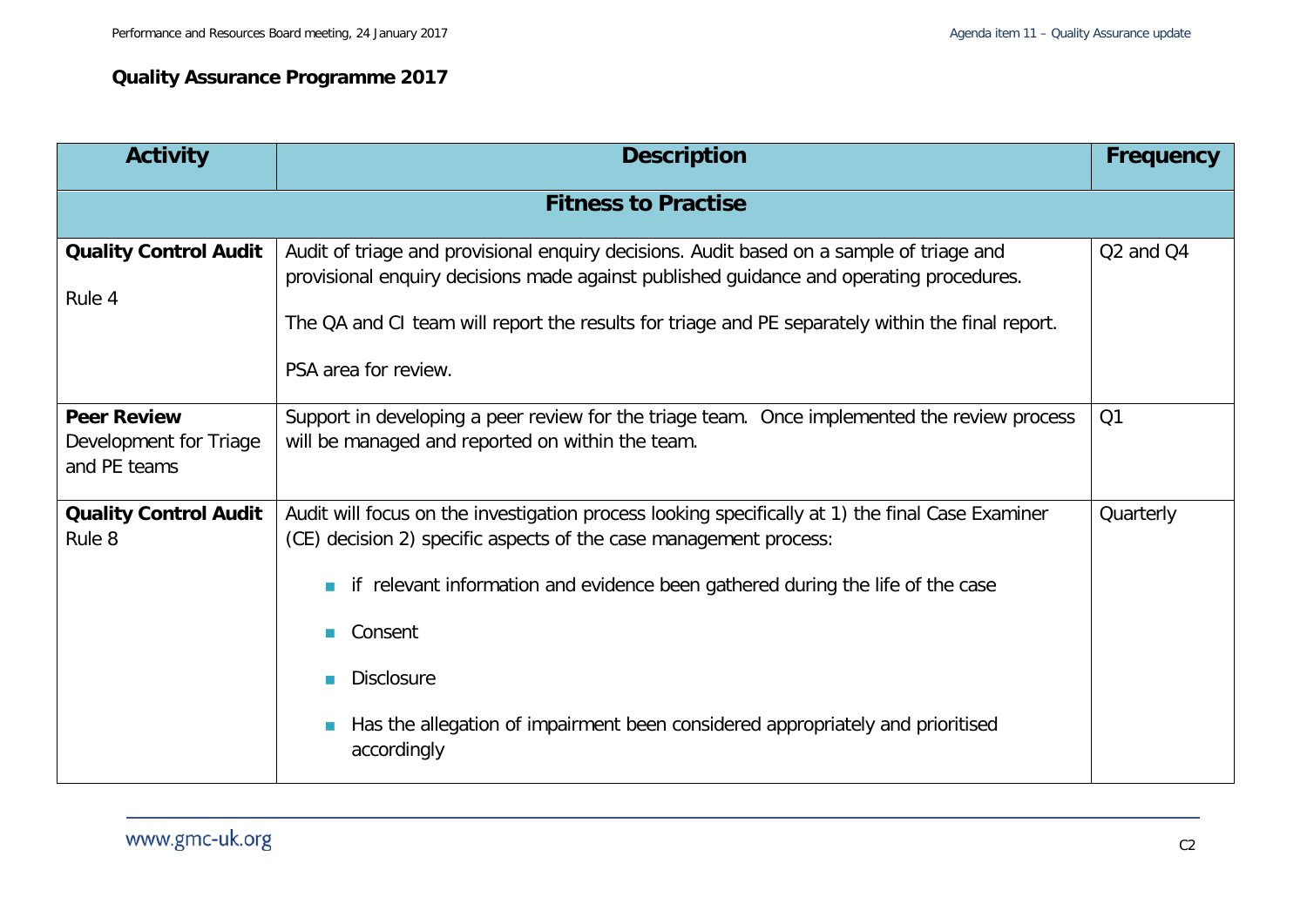| <b>Activity</b>                                     | <b>Description</b>                                                                                                                                                                                                                                                                            | <b>Frequency</b> |
|-----------------------------------------------------|-----------------------------------------------------------------------------------------------------------------------------------------------------------------------------------------------------------------------------------------------------------------------------------------------|------------------|
|                                                     | Have parties been contacted at appropriate stages?                                                                                                                                                                                                                                            |                  |
|                                                     | <b>IM IOT</b><br><b>T</b>                                                                                                                                                                                                                                                                     |                  |
|                                                     | Each quarterly audit will be undertaken based on a different decision outcome.                                                                                                                                                                                                                |                  |
|                                                     | Q1 Close with advice                                                                                                                                                                                                                                                                          |                  |
|                                                     | Q2 Undertakings<br>m.                                                                                                                                                                                                                                                                         |                  |
|                                                     | Q3 Warnings<br><b>The State</b>                                                                                                                                                                                                                                                               |                  |
|                                                     | Q4 Closures                                                                                                                                                                                                                                                                                   |                  |
|                                                     | The sample for each quarter will also contain criminal conviction cases and a small number of<br>multi doctor cases. Sample size to be determined.                                                                                                                                            |                  |
|                                                     | PSA area for review. The audit criteria will be based on published guidance and operating<br>procedures.                                                                                                                                                                                      |                  |
| <b>Quality Control Audit</b>                        | Audit of CE decisions to refer (or not) a doctor to an Interim Orders Tribunal (IOT).                                                                                                                                                                                                         | Q1 and Q3.       |
| CE IOT                                              | Audit based on a sample of decisions made. Live cases will be included within the sample. The<br>audit criteria will be based on published quidance and operating procedures                                                                                                                  |                  |
| <b>Quality Control Audit</b><br>Adverse Information | The Adverse Information decision was created to formalise the process for dealing with<br>information received from an employer or third party that raises new concerns about a doctor's<br>fitness to practise. The audit assesses if the AR's decision is compliant with published quidance | Q1 and Q3        |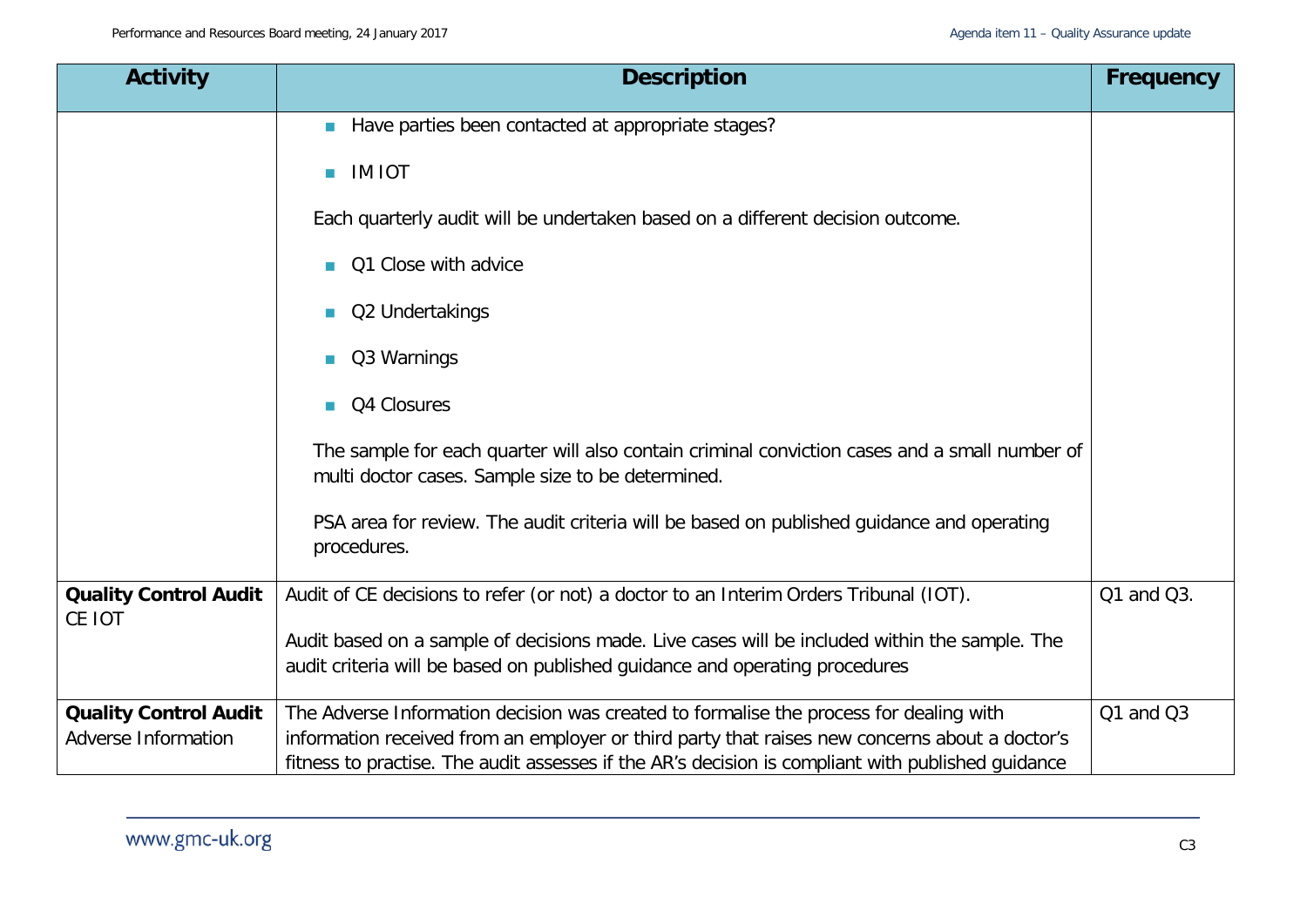| <b>Activity</b>                                                                      | <b>Description</b>                                                                                                                                                                                                                                                                                                                                                                                                                                                                   | <b>Frequency</b>                  |
|--------------------------------------------------------------------------------------|--------------------------------------------------------------------------------------------------------------------------------------------------------------------------------------------------------------------------------------------------------------------------------------------------------------------------------------------------------------------------------------------------------------------------------------------------------------------------------------|-----------------------------------|
|                                                                                      | in relation to their decision on whether the allegations are serious enough to warrant further<br>investigation, and if so whether it would be appropriate for a Case Examiner (CE) to consider<br>IOT.<br>Existing FTP quality control audit. Possible PSA area for review.                                                                                                                                                                                                         |                                   |
| <b>Quality Control Audit</b><br><b>Case Review Case</b><br><b>Examiner decisions</b> | The CE's assess a doctor's compliance with current restrictions on their registration and direct an<br>appropriate course of action dependent upon the level of compliance. The audit assesses if the<br>decision and process was compliant with published guidance.<br>Existing FTP quality control audit. The audit criteria will be based on published guidance and<br>operating procedures. The audit will also take into consideration the recent changes around<br>revocation. | Q <sub>2</sub> and Q <sub>4</sub> |
| <b>Quality Control Audit</b><br>Disclosure and Barring,                              | Audit to ensure that the decisions made, whether a doctor should/should not be referred to the<br>Disclosure and Barring Service, in accordance with our guidance.<br>Existing FTP quality control audit. The audit criteria will be based on published guidance and<br>operating procedures                                                                                                                                                                                         | $Q1$ and $Q3$                     |
| <b>Quality Control Audit</b><br>Case Review - AR<br>decisions                        | Audit of information received within the Case Review team and if the Assistant Registrar (AR)<br>needs to consider and document whether the information is adverse and should be referred to<br>the triage team for further consideration or whether a referral to an IOT is appropriate.<br>Existing FTP quality control audit. The audit criteria will be based on published guidance and<br>operating procedures                                                                  | Q <sub>2</sub> and Q <sub>4</sub> |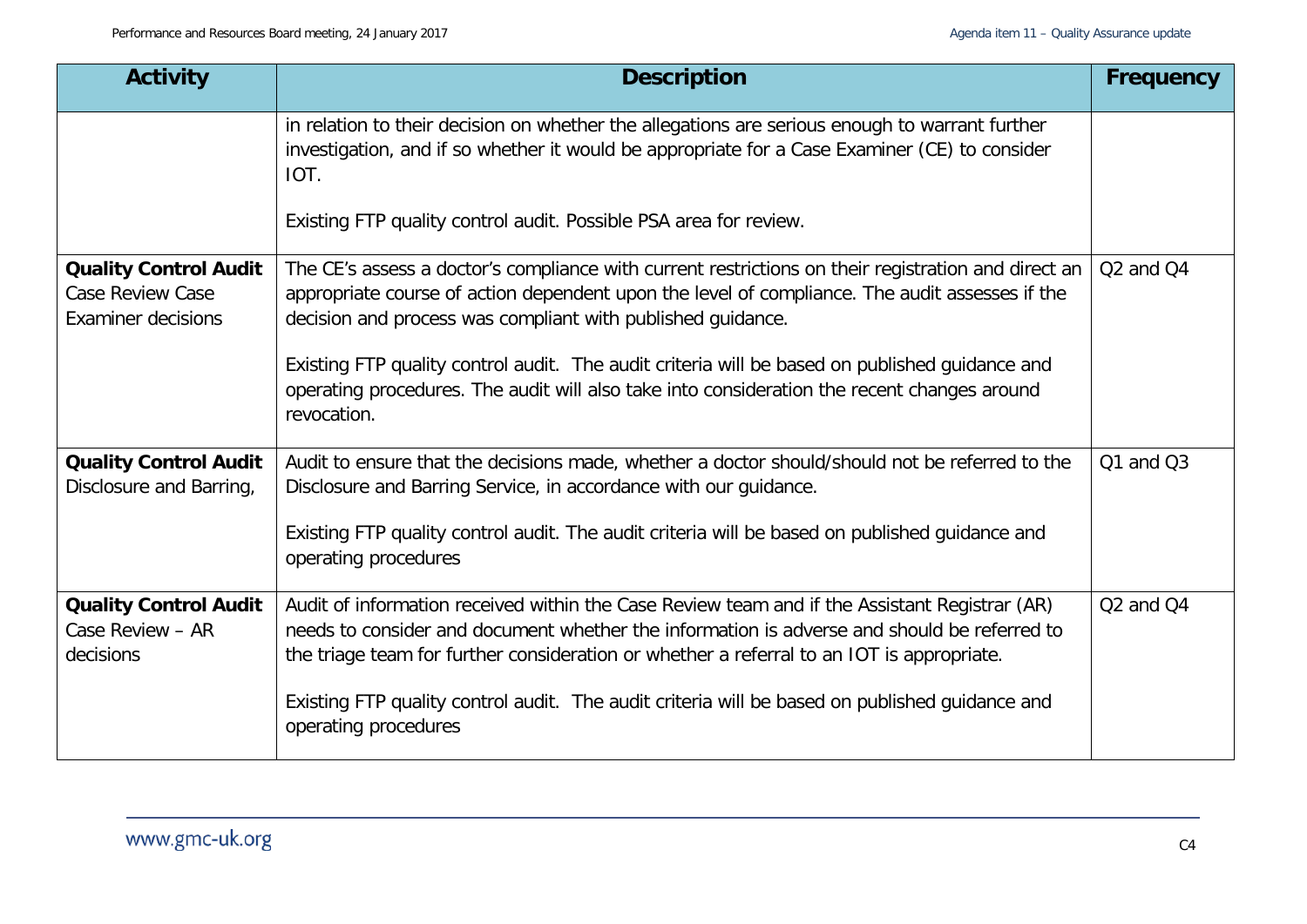| <b>Activity</b>                                          | <b>Description</b>                                                                                                                                                                                                                                                                                                                                                                                                                                                                                                                                                                       | <b>Frequency</b> |
|----------------------------------------------------------|------------------------------------------------------------------------------------------------------------------------------------------------------------------------------------------------------------------------------------------------------------------------------------------------------------------------------------------------------------------------------------------------------------------------------------------------------------------------------------------------------------------------------------------------------------------------------------------|------------------|
| <b>Quality Control Audit</b><br><b>Voluntary Erasure</b> | The CE's have to decide whether they are satisfied that it is right in all the circumstances to<br>grant voluntary erasure rather than proceed with the enquiry. The audit assesses if the correct<br>decision was made and if any additional steps were appropriate to support that decision. The<br>audit covers the decision to grant or refuse voluntary erasure.<br>Existing FTP quality control audit. The audit criteria will be based on published guidance and<br>operating procedures. The Q1 audit will also consider the restoration process in place within<br>FTP and R&R. | Q1 and Q3        |
| <b>Quality Assurance</b><br>review                       | Review of local quality controls and assurance tools in place across performance and health<br>assessment processes.                                                                                                                                                                                                                                                                                                                                                                                                                                                                     | Q2               |
| Performance and Health<br>Assessment processes           | Constraint. Implementation of business transformation programme recommendations and<br>revised guidance and processes will need to be in place prior to the review commencing.                                                                                                                                                                                                                                                                                                                                                                                                           |                  |
| <b>DQAP</b> Employee Liaison<br>Service (ELS)            | Facilitate workshops with members of the ELS team to review local quality assurances and<br>controls.                                                                                                                                                                                                                                                                                                                                                                                                                                                                                    | Q1/Q2            |
| <b>Peer Review</b><br>Development of peer<br>review      | To assist teams in reviewing and developing (if appropriate) their approach to peer reviews<br>including building in additional assurance on advice and decisions. To include development of<br>local assurance tools for policy and change programmes. Once implemented any changes will be<br>managed within teams.                                                                                                                                                                                                                                                                    | Q1/Q2            |
|                                                          | <b>Registration and Revalidation Directorate</b>                                                                                                                                                                                                                                                                                                                                                                                                                                                                                                                                         |                  |
| <b>Quality Control Audit</b><br>International            | Audit of decisions made to grant registration for a) EEA nationals or those with EC rights b)<br>Nationals from outside the UK, EEA or Switzerland and who graduated from outside the UK, EEA                                                                                                                                                                                                                                                                                                                                                                                            | Q4               |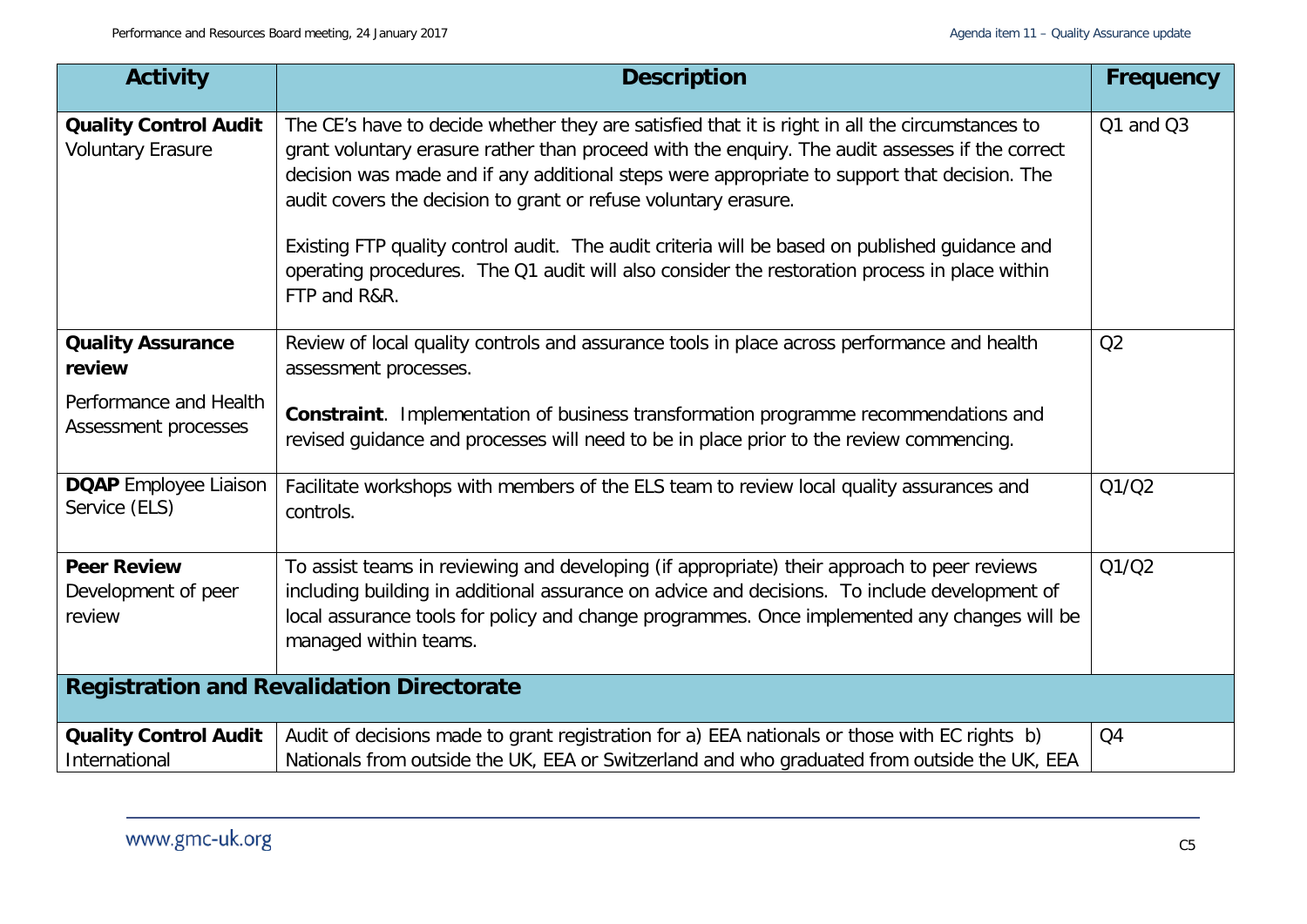| <b>Activity</b>                                                           | <b>Description</b>                                                                                                                                                                                                                                                                             | <b>Frequency</b> |
|---------------------------------------------------------------------------|------------------------------------------------------------------------------------------------------------------------------------------------------------------------------------------------------------------------------------------------------------------------------------------------|------------------|
| Applications                                                              | or Switzerland and c) UK nationals who graduated from outside the UK, EEA or Switzerland and<br>do not have EC rights.                                                                                                                                                                         |                  |
| <b>Quality Control Audit</b><br>Appeals                                   | Audit of the administration and support provided to the appeals process (pre and hearing<br>processes).                                                                                                                                                                                        | Q <sub>1</sub>   |
| <b>Quality Assurance</b><br>review Document<br>Control                    | Review of local quality controls and assurance tools in place across the document control<br>processes.                                                                                                                                                                                        | Q <sub>3</sub>   |
| <b>DQAP</b>                                                               | Starting in January 2017 the team will provide support to the directorate in reviewing and                                                                                                                                                                                                     | To commence      |
| Roll out of directorate<br>quality and assurance<br>planning process      | developing its local assurance and control processes providing support to both teams and<br>change programmes.                                                                                                                                                                                 | $Q1 -$ ongoing   |
| <b>MPTS</b>                                                               |                                                                                                                                                                                                                                                                                                |                  |
| <b>Quality Assurance</b><br><b>Review Tribunal</b><br>Assistant processes | Review and audit tribunal assistant administrative processes and recording of information.                                                                                                                                                                                                     | Q <sub>3</sub>   |
| <b>DQAP support</b>                                                       | To assist teams in developing and monitoring actions including providing support on<br>implementing management audits and peer reviews; supporting actions from the DQAP work<br>undertaken in 2016. Once implemented any peer review process will be managed and reported<br>on within teams. | Ongoing          |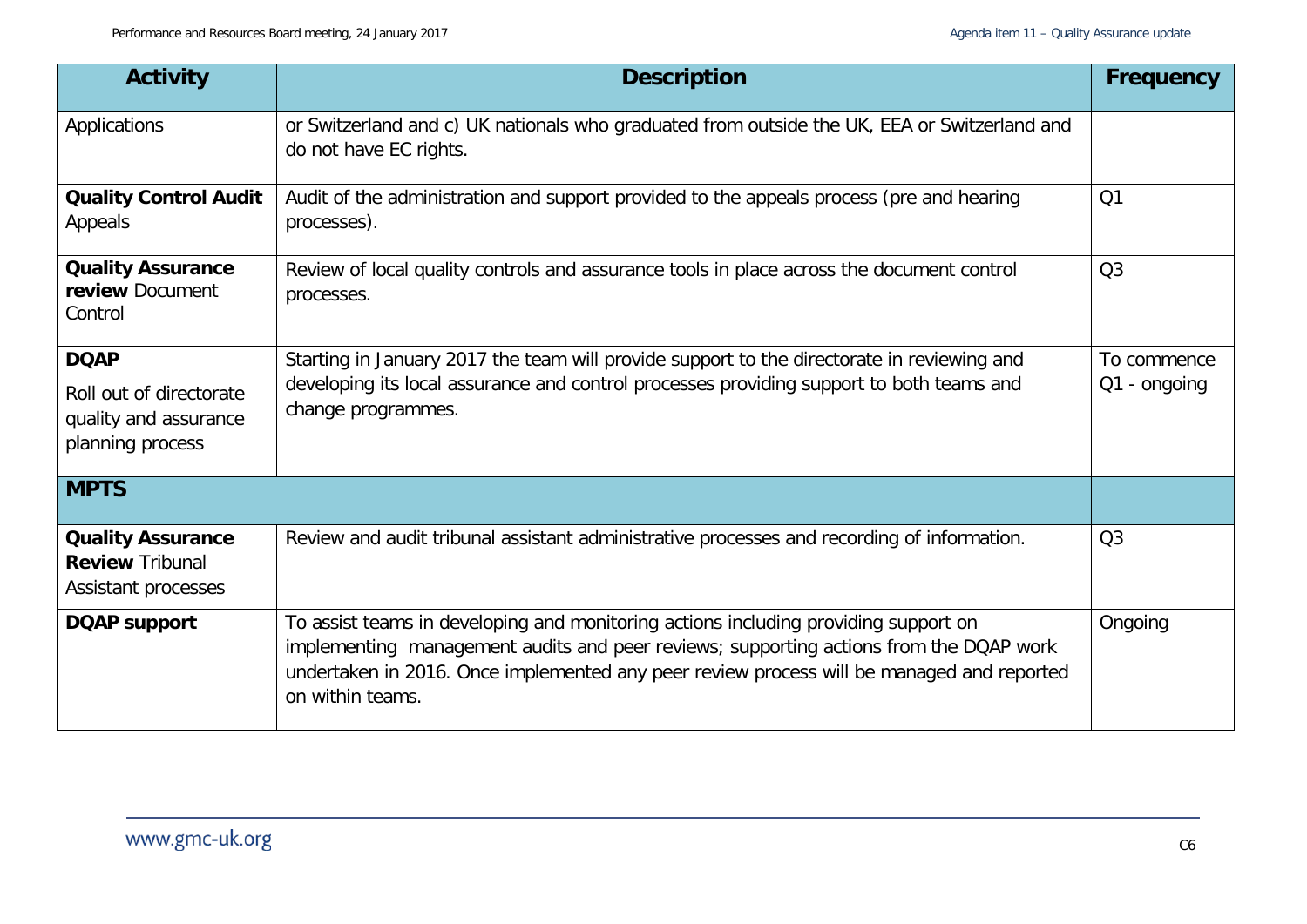| <b>Activity</b>                                                                                              | <b>Description</b>                                                                                                                                                                                                                                                                         | Frequency      |
|--------------------------------------------------------------------------------------------------------------|--------------------------------------------------------------------------------------------------------------------------------------------------------------------------------------------------------------------------------------------------------------------------------------------|----------------|
| <b>Quality Assurance</b><br><b>Review.</b> Security at<br>tribunals.                                         | A review of the hearing steward process.                                                                                                                                                                                                                                                   | Q <sub>4</sub> |
| <b>Resources and QA directorate</b>                                                                          |                                                                                                                                                                                                                                                                                            |                |
| <b>Quality Control Audit</b><br>Movers, leavers and<br>joiners process                                       | Audit will look at a) compliance with existing guidance within IS b) permissions – and if the right<br>permissions have been set (information security) c) return of equipment and passes (facilities).<br>The audit criteria will be based on published guidance and operating procedures | Q <sub>3</sub> |
| <b>DQAP</b> Facilities                                                                                       | To provide support to the Facilities section in reviewing local quality assurance and controls in<br>place across their processes                                                                                                                                                          | Q1             |
| Peer Review. IS<br>Project Management                                                                        | Development of peer review in IS Project Management team. Once implemented the review<br>process will be managed and reported on within the team.                                                                                                                                          | Q2             |
| <b>Strategy and Coms Directorate</b>                                                                         |                                                                                                                                                                                                                                                                                            |                |
| <b>Quality Assurance</b><br><b>Review</b> Media request<br>approval process                                  | Review of local quality controls and assurance tools in place across media request approval<br>process. The review will be based on published guidance and operating procedures                                                                                                            | Q1             |
| <b>Quality Assurance</b><br><b>Review</b> Calls to the<br>contact centre following<br>media interest stories | Review of local quality controls and assurance tools in place. The review will be based on<br>published guidance and operating procedures.                                                                                                                                                 | Q <sub>3</sub> |